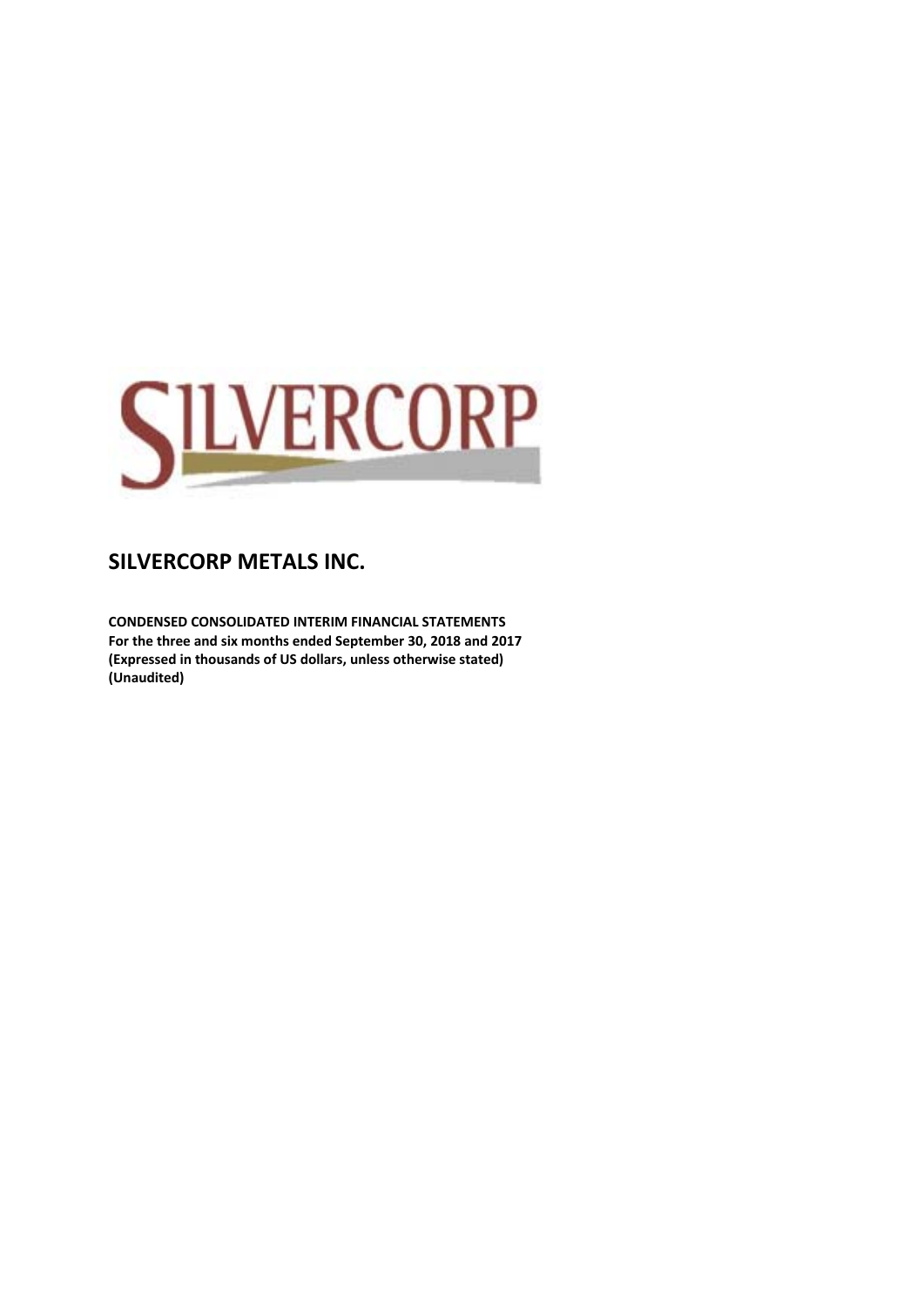### **Condensed Consolidated Interim Statements of Financial Position**

*(Unaudited) (Expressed in thousands of U.S. dollars)*

|                                                                |              | As at September 30, | As at March 31, |  |  |
|----------------------------------------------------------------|--------------|---------------------|-----------------|--|--|
|                                                                | <b>Notes</b> | 2018                | 2018            |  |  |
| <b>ASSETS</b>                                                  |              |                     |                 |  |  |
| <b>Current Assets</b>                                          |              |                     |                 |  |  |
| Cash and cash equivalents                                      | 19           | \$<br>53,522        | \$<br>49,199    |  |  |
| Short-term investments                                         |              | 70,396              | 56,910          |  |  |
| Trade and other receivables                                    |              | 456                 | 676             |  |  |
| Inventories                                                    |              | 11,869              | 11,018          |  |  |
| Due from a related party                                       | 11           | 32                  | 11              |  |  |
| Income tax receivable                                          |              |                     | 534             |  |  |
| Prepaids and deposits                                          |              | 4,335               | 4,456           |  |  |
|                                                                |              | 140,610             | 122,804         |  |  |
| <b>Non-current Assets</b>                                      |              |                     |                 |  |  |
| Long-term prepaids and deposits                                |              | 1,046               | 954             |  |  |
| Reclamation deposits                                           |              | 5,219               | 5,712           |  |  |
| Investment in an associate                                     | 3            | 38,085              | 38,001          |  |  |
| Other investments                                              | 4            | 7,790               | 6,132           |  |  |
| Plant and equipment                                            | 5            | 66,465              | 71,211          |  |  |
| Mineral rights and properties                                  | 6            | 217,228             | 232,080         |  |  |
| <b>TOTAL ASSETS</b>                                            |              | \$<br>476,443       | \$<br>476,894   |  |  |
|                                                                |              |                     |                 |  |  |
| <b>LIABILITIES AND EQUITY</b><br><b>Current Liabilities</b>    |              |                     |                 |  |  |
| Accounts payable and accrued liabilities                       |              | \$<br>29,144        | \$<br>25,198    |  |  |
| Bank loan                                                      | 7            | 4,371               |                 |  |  |
| Deposits received                                              |              | 6,622               | 6,806           |  |  |
| Income tax payable                                             |              | 1,818               | 303             |  |  |
|                                                                |              | 41,955              | 32,307          |  |  |
| <b>Non-current Liabilities</b>                                 |              |                     |                 |  |  |
| Deferred income tax liabilities                                |              | 31,680              | 33,310          |  |  |
| Environmental rehabilitation                                   |              | 12,148              | 13,098          |  |  |
| <b>Total Liabilities</b>                                       |              | 85,783              | 78,715          |  |  |
| <b>Equity</b>                                                  |              |                     |                 |  |  |
| Share capital                                                  |              | 230,129             | 228,729         |  |  |
| Share option reserve                                           |              | 15,222              | 14,690          |  |  |
| Reserves                                                       |              | 25,409              | 25,409          |  |  |
| Accumulated other comprehensive loss                           | 9            | (45, 571)           | (25, 875)       |  |  |
| Retained earnings                                              |              | 103,146             | 86,283          |  |  |
| Total equity attributable to the equity holders of the Company |              | 328,335             | 329,236         |  |  |
| <b>Non-controlling interests</b>                               | 10           | 62,325              | 68,943          |  |  |
| <b>Total Equity</b>                                            |              | 390,660             | 398,179         |  |  |
| TOTAL LIABILITIES AND EQUITY                                   |              | \$<br>476,443       | \$<br>476,894   |  |  |
| <b>Commitments and contingencies</b>                           | 18           |                     |                 |  |  |
| Approved on behalf of the Board:                               |              |                     |                 |  |  |
| (Signed) David Kong                                            |              |                     |                 |  |  |
| Director                                                       |              |                     |                 |  |  |
| (Signed) Rui Feng                                              |              |                     |                 |  |  |
| Director                                                       |              |                     |                 |  |  |

See accompanying notes to the condensed consolidated interim financial statements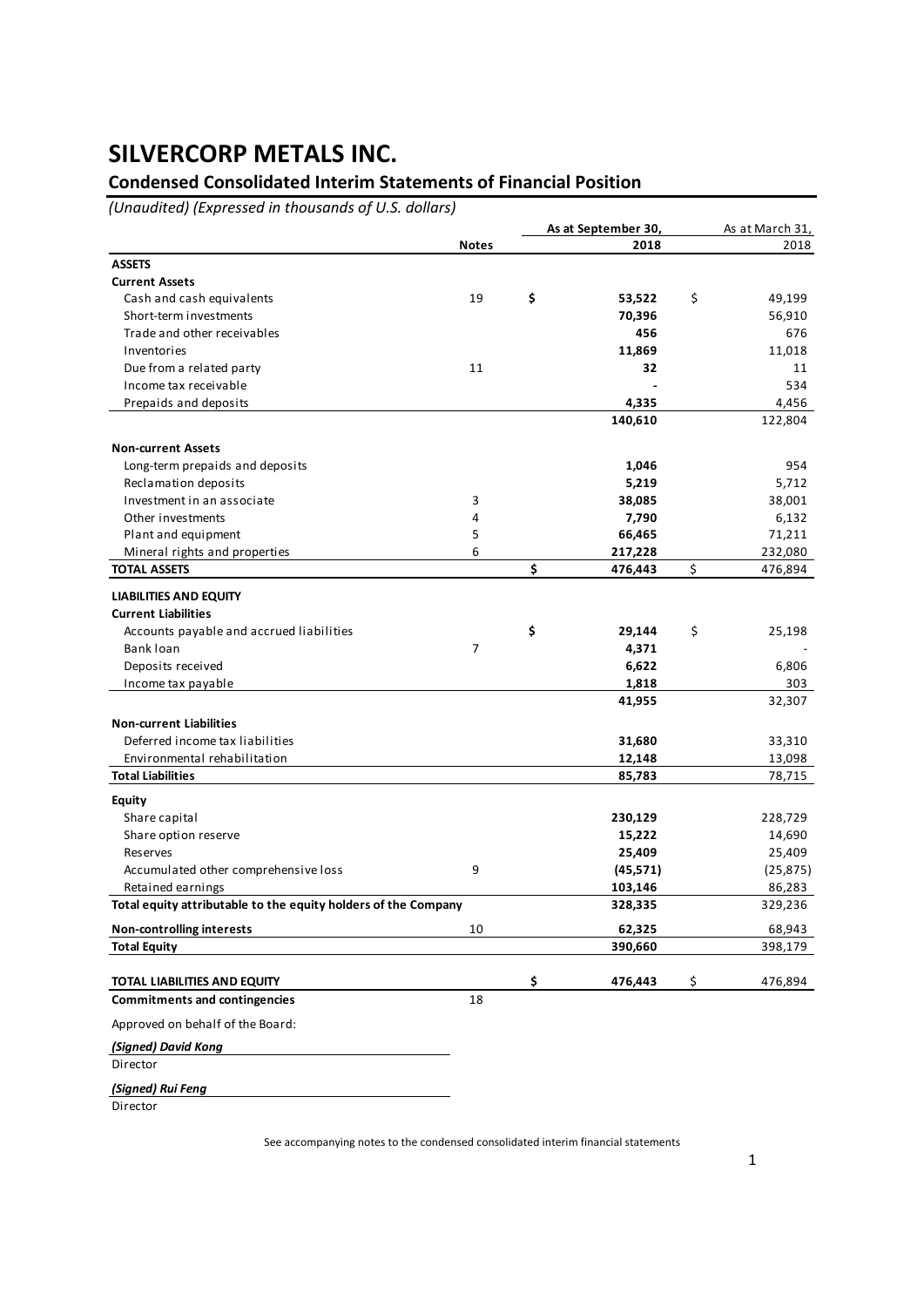### **Condensed Consolidated Interim Statements of Income**

*(Unaudited)(Expressed in thousands of U.S. dollars, except numbers for share and per share figures)*

|                                                                      |              | Three Months Ended September 30, | Six Months Ended September 30, |    |        |    |              |  |         |
|----------------------------------------------------------------------|--------------|----------------------------------|--------------------------------|----|--------|----|--------------|--|---------|
|                                                                      | <b>Notes</b> |                                  | 2018                           |    | 2017   |    | 2018         |  | 2017    |
|                                                                      |              |                                  |                                |    |        |    |              |  |         |
| <b>Sales</b><br>Cost of sales                                        | 17(c)        | \$                               | 48,091 \$                      |    | 47,541 | \$ | $93,216$ \$  |  | 87,238  |
|                                                                      |              |                                  |                                |    |        |    |              |  |         |
| <b>Production costs</b>                                              |              |                                  | 18,238                         |    | 16,177 |    | 32,515       |  | 30,286  |
| Mineral resource taxes                                               |              |                                  | 1,392                          |    | 1,317  |    | 2,641        |  | 2,428   |
| Depreciation and amortization                                        |              |                                  | 5,761                          |    | 4,441  |    | 10,509       |  | 8,913   |
|                                                                      |              |                                  | 25,391                         |    | 21,935 |    | 45,665       |  | 41,627  |
| <b>Gross profit</b>                                                  |              |                                  | 22,700                         |    | 25,606 |    | 47,551       |  | 45,611  |
| General and administrative                                           | 12           |                                  | 4,605                          |    | 4,473  |    | 9,077        |  | 9,043   |
| Government fees and other taxes                                      | 13           |                                  | 767                            |    | 690    |    | 1,569        |  | 1,531   |
| Foreign exchange loss (gain)                                         |              |                                  | 708                            |    | 1,111  |    | (80)         |  | 2,726   |
| Loss on disposal of plant and equipment                              | 5            |                                  | 124                            |    | 6      |    | 134          |  | 176     |
| Gain on disposal of NSR                                              |              |                                  |                                |    |        |    |              |  | (4,320) |
| Share of loss in associate                                           | 3            |                                  | 105                            |    | 125    |    | 384          |  | 369     |
| Other expense (income)                                               |              |                                  | 213                            |    | (126)  |    | 276          |  | (307)   |
| Income from operations                                               |              |                                  | 16,178                         |    | 19,327 |    | 36,191       |  | 36,393  |
| Finance income                                                       | 14           |                                  | 825                            |    | 650    |    | 1,621        |  | 1,224   |
| Finance costs                                                        | 14           |                                  | (163)                          |    | (112)  |    | (297)        |  | (217)   |
| Income before income taxes                                           |              |                                  | 16,840                         |    | 19,865 |    | 37,515       |  | 37,400  |
| Income tax expense                                                   | 15           |                                  | 5,763                          |    | 5,263  |    | 12,261       |  | 9,284   |
| Net income                                                           |              | \$                               | 11,077                         | \$ | 14,602 | \$ | $25,254$ \$  |  | 28,116  |
| Attributable to:                                                     |              |                                  |                                |    |        |    |              |  |         |
| Equity holders of the Company                                        |              | \$                               | $8,037$ \$                     |    | 11,145 | \$ | $18,958$ \$  |  | 22,082  |
| Non-controlling interests                                            | 10           |                                  | 3,040                          |    | 3,457  |    | 6,296        |  | 6,034   |
|                                                                      |              | \$.                              | 11,077                         | Ŝ. | 14,602 | \$ | $25,254$ \$  |  | 28,116  |
|                                                                      |              |                                  |                                |    |        |    |              |  |         |
| Earnings per share attributable to the equity holders of the Company |              |                                  |                                |    |        |    |              |  |         |
| <b>Basic earnings per share</b>                                      |              |                                  | $0.05 \quad$ \$                |    | 0.07   | \$ | $0.11 \pm 5$ |  | 0.13    |

| <b>Basic earnings per snare</b>                         | u.us        | U.U7        | <b>U.LL</b> |             |
|---------------------------------------------------------|-------------|-------------|-------------|-------------|
| Diluted earnings per share                              | 0.05        | 0.07        | 0.11        |             |
| Weighted Average Number of Shares Outstanding - Basic   | 168.105.986 | 168.040.068 | 167.687.266 | 167.965.537 |
| Weighted Average Number of Shares Outstanding - Diluted | 170.312.229 | 170.017.715 | 169.773.955 | 169.990.150 |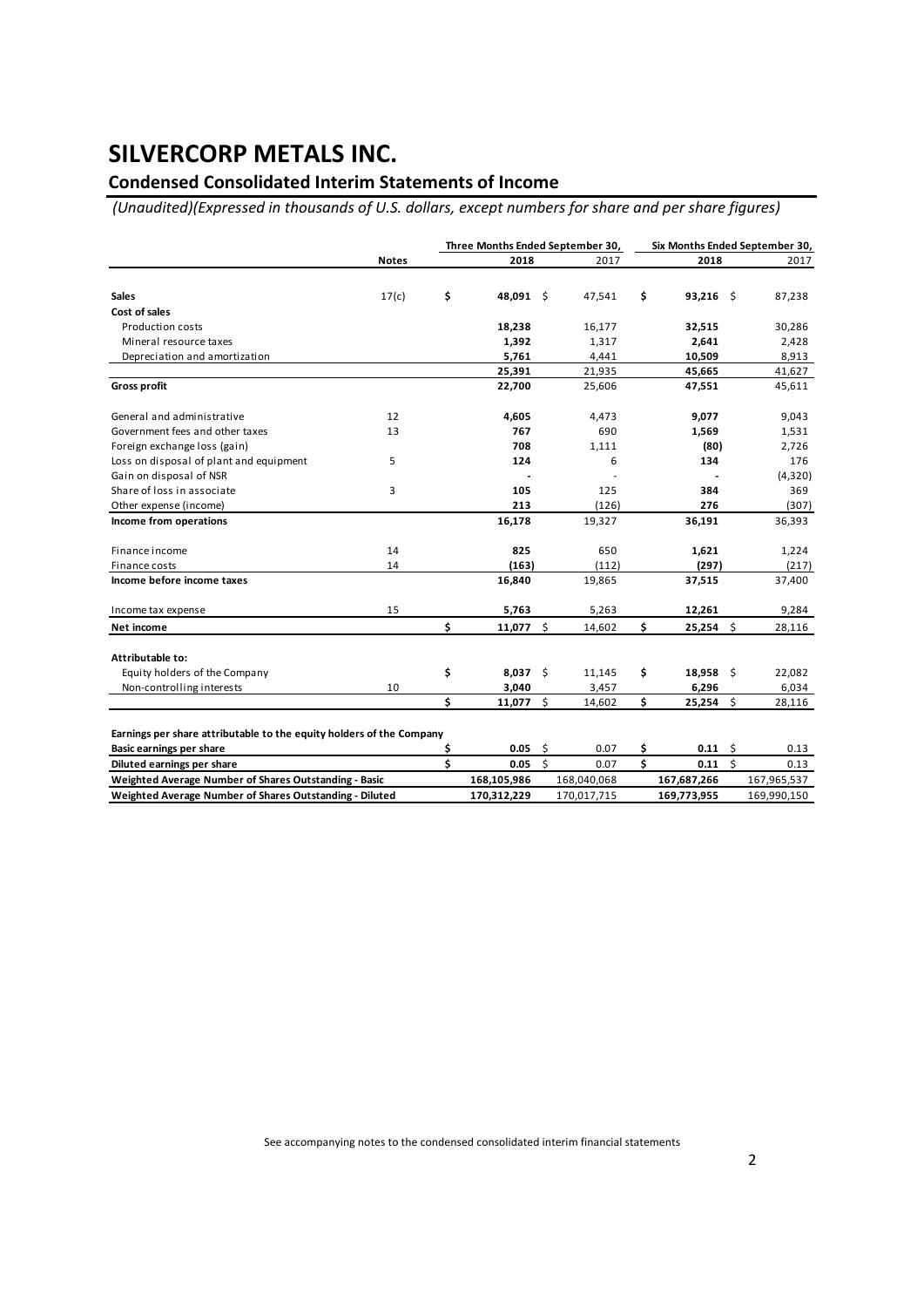### **Condensed Consolidated Interim Statements of Comprehensive Income**

*(Unaudited) (Expressed in thousands of U.S. dollars)*

|                                                                                      |              | Three Months Ended September 30, |        |     | Six Months Ended September 30, |        |
|--------------------------------------------------------------------------------------|--------------|----------------------------------|--------|-----|--------------------------------|--------|
|                                                                                      | <b>Notes</b> | 2018                             | 2017   |     | 2018                           | 2017   |
| Net income                                                                           |              | \$<br>11,077<br>-\$              | 14,602 | \$. | $25,254$ \$                    | 28,116 |
| Other comprehensive income (loss), net of taxes:                                     |              |                                  |        |     |                                |        |
| Items that may subsequently be reclassified to net income or loss:                   |              |                                  |        |     |                                |        |
| Currency translation adjustment, net of tax of \$nil                                 |              | (10, 154)                        | 7,924  |     | (27, 268)                      | 14,143 |
| Share of other comprehensive income (loss) in associate                              | 3            | 358                              | (8)    |     | 617                            | (13)   |
| Items that will not subsequently be reclassified to net income or loss:              |              |                                  |        |     |                                |        |
| Change in fair value on equity investments designated as FVTOCI, net of tax of \$nil | 4            | 1,585                            | 715    |     | 1,677                          | 521    |
| Other comprehensive (loss) income, net of taxes                                      |              | \$<br>$(8,211)$ \$               | 8,631  | Ś.  | $(24, 974)$ \$                 | 14,651 |
| Attributable to:                                                                     |              |                                  |        |     |                                |        |
| Equity holders of the Company                                                        |              | \$<br>$(6,071)$ \$               | 7,587  | s   | $(19,696)$ \$                  | 12,784 |
| Non-controlling interests                                                            | 10           | (2, 140)                         | 1,044  |     | (5,278)                        | 1,867  |
|                                                                                      |              | \$<br>$(8,211)$ \$               | 8,631  |     | $(24, 974)$ \$                 | 14,651 |
| Total comprehensive income                                                           |              | 2,866<br>\$.                     | 23,233 |     | 280<br>-S                      | 42,767 |
| Attributable to:                                                                     |              |                                  |        |     |                                |        |
| Equity holders of the Company                                                        |              | \$<br>1,966<br>-Ś                | 18.732 | \$  | $(738)$ \$                     | 34,866 |
| Non-controlling interests                                                            |              | 900                              | 4,501  |     | 1,018                          | 7,901  |
|                                                                                      |              | 2,866<br>-Ś                      | 23,233 |     | 280<br>-S                      | 42,767 |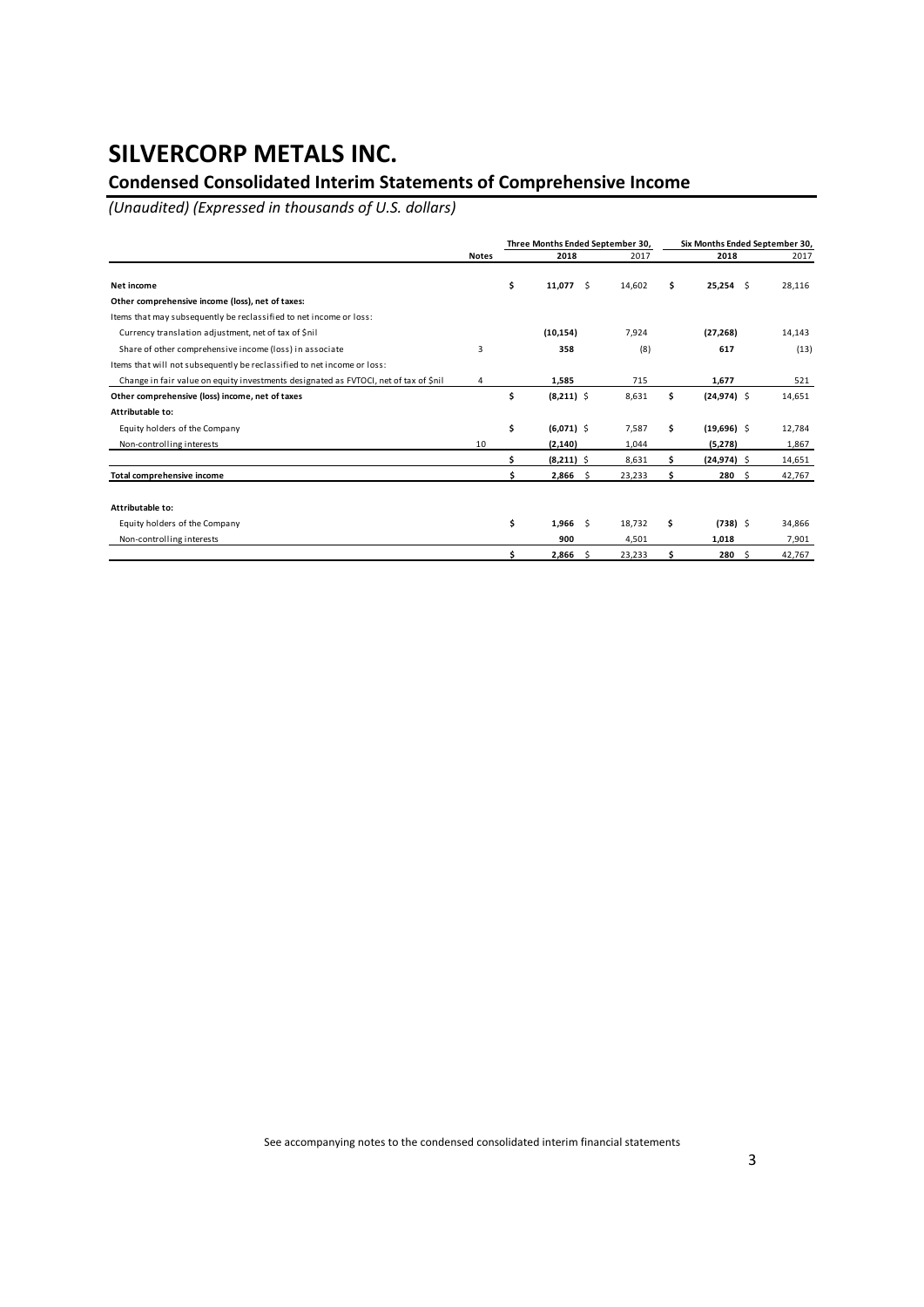### **Condensed Consolidated Interim Statements of Cash Flows**

*(Unaudited) (Expressed in thousands of U.S. dollars)*

|                                                              |                | Three Months Ended September 30, |           | Six Months Ended September 30, |           |  |
|--------------------------------------------------------------|----------------|----------------------------------|-----------|--------------------------------|-----------|--|
|                                                              | <b>Notes</b>   | 2018                             | 2017      | 2018                           | 2017      |  |
| Cash provided by                                             |                |                                  |           |                                |           |  |
| <b>Operating activities</b>                                  |                |                                  |           |                                |           |  |
| Net income                                                   |                | \$<br>11,077 \$                  | 14,602    | \$<br>$25,254$ \$              | 28,116    |  |
| Add (deduct) items not affecting cash:                       |                |                                  |           |                                |           |  |
| Finance costs                                                | 14             | 163                              | 112       | 297                            | 217       |  |
| Depreciation, amortization and depletion                     |                | 6,048                            | 4,741     | 11,101                         | 9,493     |  |
| Share of loss (income) in associate                          | 3              | 105                              | 125       | 384                            | 369       |  |
| Gain on disposal of NSR                                      |                |                                  |           |                                | (4,320)   |  |
| Income tax expense                                           | 15             | 5,763                            | 5,263     | 12,261                         | 9,284     |  |
| Finance income                                               | 14             | (825)                            | (650)     | (1,621)                        | (1,224)   |  |
| Loss on disposal of plant and equipment                      | 5              | 124                              | 6         | 134                            | 176       |  |
| Share-based compensation                                     | 8(b)           | 456                              | 283       | 912                            | 686       |  |
| Reclamation                                                  |                | (62)                             | (15)      | (66)                           | (19)      |  |
| Income taxes paid                                            |                | (5,388)                          | (3, 445)  | (8, 476)                       | (7, 582)  |  |
| Interest received                                            |                | 825                              | 650       | 1,621                          | 1,224     |  |
| Interest paid                                                |                | (48)                             | ÷,        | (48)                           |           |  |
| Changes in non-cash operating working capital                | 19             | 2,808                            | (977)     | 441                            | 1,167     |  |
| Net cash provided by operating activities                    |                | 21,046                           | 20,695    | 42,194                         | 37,587    |  |
| <b>Investing activities</b>                                  |                |                                  |           |                                |           |  |
| Mineral rights and properties                                |                |                                  |           |                                |           |  |
| Capital expenditures                                         |                | (6,064)                          | (5,022)   | (11,793)                       | (10, 933) |  |
| Plant and equipment                                          |                |                                  |           |                                |           |  |
| Additions                                                    |                | (422)                            | (1,520)   | (1,643)                        | (2,731)   |  |
| Proceeds on disposals                                        | 5              | 2                                | 19        | 29                             | 19        |  |
| Investment in associate                                      |                |                                  | (20, 025) |                                | (20, 025) |  |
| Net purchases of short-term investments                      |                | (30, 481)                        | (28,063)  | (17, 219)                      | (31, 767) |  |
| Net cash used in investing activities                        |                | (36, 965)                        | (54, 611) | (30,626)                       | (65, 437) |  |
| <b>Financing activities</b>                                  |                |                                  |           |                                |           |  |
| Bank loan                                                    |                |                                  |           |                                |           |  |
| Proceeds                                                     | $\overline{7}$ |                                  |           | 4,527                          |           |  |
| Non-controlling interests                                    |                |                                  |           |                                |           |  |
| Distribution                                                 | 10             | (3,305)                          |           | (6,634)                        | (4,891)   |  |
| Cash dividends distributed                                   | 8(c)           |                                  |           | (2,095)                        | (1,679)   |  |
| Proceeds from issuance of common shares                      |                | 518                              | 165       | 1,020                          | 168       |  |
| Net cash provided by (used in) financing activities          |                | (2,787)                          | 165       | (3, 182)                       | (6,402)   |  |
| Effect of exchange rate changes on cash and cash equivalents |                | (641)                            | 820       | (4,063)                        | 2,618     |  |
|                                                              |                |                                  |           |                                |           |  |
| Increase in cash and cash equivalents                        |                | (19, 347)                        | (32, 931) | 4,323                          | (31, 634) |  |
| Cash and cash equivalents, beginning of the period           |                | 72,869                           | 74,300    | 49,199                         | 73,003    |  |
| Cash and cash equivalents, end of the period                 |                | \$<br>$53,522$ \$                | 41,369    | \$<br>$53,522$ \$              | 41,369    |  |
| Supplementary cash flow information                          | 19             |                                  |           |                                |           |  |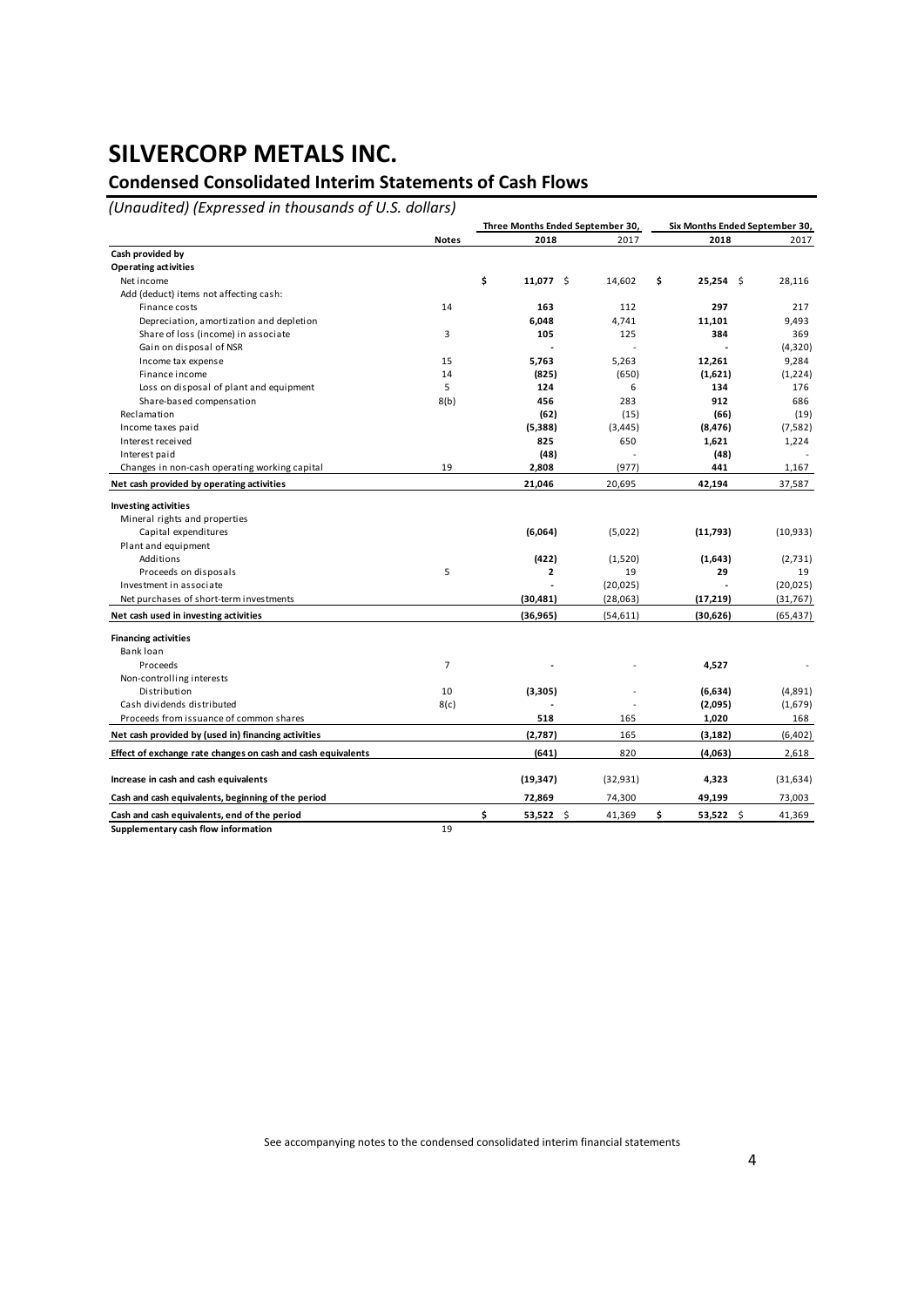### **Condensed Consolidated Interim Statements of Changes in Equity**

*(Unaudited) (Expressed in thousands of U.S. dollars, except numbers for share figures)*

|                                               |              | Share capital |                          |    |                 |                          |    |                                    |    |                         |                                                                   |    |                          |                        |
|-----------------------------------------------|--------------|---------------|--------------------------|----|-----------------|--------------------------|----|------------------------------------|----|-------------------------|-------------------------------------------------------------------|----|--------------------------|------------------------|
|                                               |              | Number of     |                          |    | Share<br>option |                          |    | Accumulated other<br>comprehensive |    | Retained                | Total equity attributable<br>to the equity holders of controlling |    | Non-                     |                        |
|                                               | <b>Notes</b> | shares        | Amount                   |    | reserve         | Reserves                 |    | loss                               |    | earnings                | the Company                                                       |    |                          | interests Total equity |
| Balance, April 1, 2017                        |              | 167,889,636   | \$232,155                |    | 13,325          | \$25,409                 | Ŝ. | (50, 419)                          | \$ | $42,651$ \$             | 263,121                                                           | Ś. | 54,814                   | \$317,935              |
| Options exercised                             |              | 304,618       | 231                      |    | (63)            |                          |    |                                    |    |                         | 168                                                               |    |                          | 168                    |
| Share-based compensation                      |              |               |                          |    | 686             |                          |    |                                    |    |                         | 686                                                               |    |                          | 686                    |
| Dividends declared                            |              |               |                          |    |                 |                          |    | $\overline{\phantom{a}}$           |    | (1,679)                 | (1,679)                                                           |    | $\overline{\phantom{a}}$ | (1,679)                |
| Comprehensive income                          |              |               |                          |    |                 |                          |    | 12,784                             |    | 22,082                  | 34,866                                                            |    | 7,901                    | 42,767                 |
| Balance, September 30, 2017                   |              | 168,194,254   | \$232,386                |    | 13,948          | $$25,409$ \$             |    | (37, 635)                          | S. | $63,054$ \$             | 297,162                                                           | Ŝ  | 62,715                   | 359,877<br>S.          |
| Options exercised                             |              | 552,402       | 520                      |    | (138)           |                          |    |                                    |    |                         | 382                                                               |    |                          | 382                    |
| Share-based compensation                      |              |               | $\overline{\phantom{a}}$ |    | 880             | $\overline{\phantom{a}}$ |    |                                    |    |                         | 880                                                               |    |                          | 880                    |
| Dividends declared                            |              |               |                          |    |                 |                          |    | $\overline{\phantom{a}}$           |    | (1,683)                 | (1,683)                                                           |    | $\overline{\phantom{a}}$ | (1,683)                |
| Distribution to non-controlling interests     |              |               |                          |    |                 |                          |    |                                    |    |                         | $\overline{\phantom{a}}$                                          |    | (2, 917)                 | (2, 917)               |
| Common shares repurchased as part of normal   |              |               |                          |    |                 |                          |    |                                    |    |                         |                                                                   |    |                          |                        |
| course issuer bid                             |              | (1,717,100)   | (4, 177)                 |    |                 |                          |    |                                    |    |                         | (4, 177)                                                          |    |                          | (4, 177)               |
| Comprehensive income                          |              |               |                          |    |                 |                          |    | 11,760                             |    | 24,912                  | 36,672                                                            |    | 9,145                    | 45,817                 |
| <b>Balance, March 31, 2018</b>                |              | 167,029,556   | \$228,729                |    | 14,690          | \$ 25,409                | .S | (25, 875)                          | -S | $86,283$ \$             | 329,236                                                           |    | 68,943                   | 398,179<br>Ŝ.          |
| Options exercised                             |              | 1,394,806     | 1,400                    |    | (380)           |                          |    |                                    |    |                         | 1,020                                                             |    |                          | 1,020                  |
| Share-based compensation                      | 8(b)         |               |                          |    | 912             |                          |    |                                    |    |                         | 912                                                               |    |                          | 912                    |
| Dividends declared                            | 8(c)         |               |                          |    |                 |                          |    | $\overline{\phantom{a}}$           |    | (2,095)                 | (2,095)                                                           |    |                          | (2,095)                |
| Distribution to non-controlling interests     | 10           |               |                          |    |                 |                          |    |                                    |    |                         | $\overline{\phantom{a}}$                                          |    | (6,634)                  | (6,634)                |
| Disposition of non-controlling interests upon |              |               |                          |    |                 |                          |    |                                    |    |                         |                                                                   |    |                          |                        |
| wound-up of a subsidiary                      | 10           |               |                          |    |                 |                          |    |                                    |    |                         | $\overline{\phantom{a}}$                                          |    | (1,002)                  | (1,002)                |
| Comprehensive (loss) income                   |              |               |                          |    |                 |                          |    | (19, 696)                          |    | 18,958                  | (738)                                                             |    | 1,018                    | 280                    |
| Balance, September 30, 2018                   |              | 168,424,362   | \$230,129                | -S |                 | 15,222 \$25,409 \$       |    |                                    |    | $(45,571)$ \$103,146 \$ | 328,335                                                           |    | 62,325                   | 390,660<br>\$.         |

See accompanying notes to the condensed consolidated interim financial statements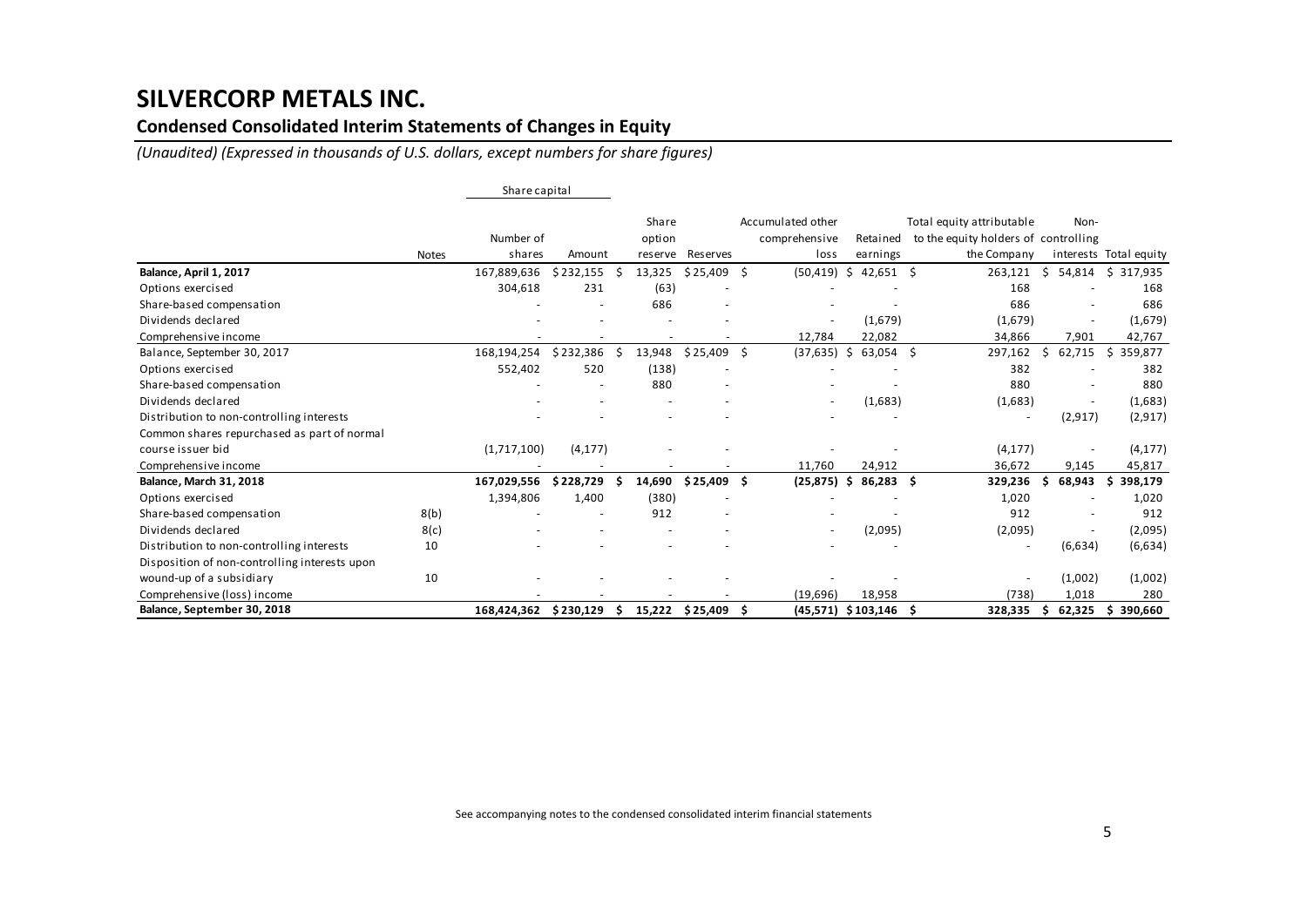### **Notes to Condensed Consolidated Interim Financial Statements as at September 30, 2018 and for three and six months ended September 30, 2018 and 2017**

*(Unaudited)(Expressed in thousands of U.S. dollars, unless otherwise stated)*

### **1. CORPORATE INFORMATION**

Silvercorp Metals Inc., along with its subsidiary companies (collectively the "Company"), is engaged in the acquisition, exploration, development, and mining of precious and base metal mineral properties. The Company's producing mines and other current exploration and development projects are in China.

The Company is a publicly listed company incorporated in Canada with limited liability under the legislation of the Province of British Columbia. The Company's shares are listed on the Toronto Stock Exchange and NYSE American Stock Exchange.

The head office, registered address and records office of the Company are located at 200 Granville Street, Suite 1378, Vancouver, British Columbia, Canada, V6C 1S4.

Operating results for the three and six months ended September 30, 2018, are not necessarily indicative of the results that may be expected for the year ending March 31, 2019.

### **2. SIGNIFICANT ACCOUNTING POLICIES**

### *(a) Statement of Compliance*

These condensed consolidated interim financial statements have been prepared in accordance with International Accounting Standard 34 – *Interim Financial Reporting ("IAS 34")* of the International Financial Reporting Standards as issued by the International Accounting Standards Board ("IASB"). These condensed consolidated interim financial statements should be read in conjunction with the Company's audited consolidated financial statements for the year ended March 31, 2018. These condensed consolidated interim financial statements follow the same significant accounting policies set out in note 2 to the audited consolidated financial statements for the year ended March 31, 2018 except for the following:

### *IFRS 9 (2014) – Financial Instruments (amended 2014)*

On April 1, 2018, the Company adopted, retrospectively without restatement, IFRS  $9 -$  Financial Instruments, the final version issued in 2014 by IASB ("IFRS 9 2014"). As the Company has applied IFRS 9 (2010) effective April 1, 2011, the adoption of IFRS 9 (2014) has no impact on the classification or the carrying value of the Company's financial instruments. IFRS 9 (2014) introduced a single expected credit loss impairment model for the financial assets measured at amortized cost and for debt instrument at fair value through other comprehensive income, which is based on changes in credit quality since initial recognition. The adoption of the expected credit loss impairment model did not have a significant impact on the Company's financial statements. IFRS 9 (2014) change the requirements for hedge effectiveness and consequently for the application of hedge accounting. As the Company does not apply hedge accounting, the adoption of IFRS 9 (2014) with regards to hedge accounting did not impact the Company or its accounting policies.

### *IFRS 15 – Revenue from contracts with customers*

On April 1, 2018, the Company adopted IFRS 15 – Revenue from Contracts with Customers ("IFRS 15") which supersedes IAS 18 – Revenue ("IAS 18"). IFRS 15 establishes a single five-step model framework for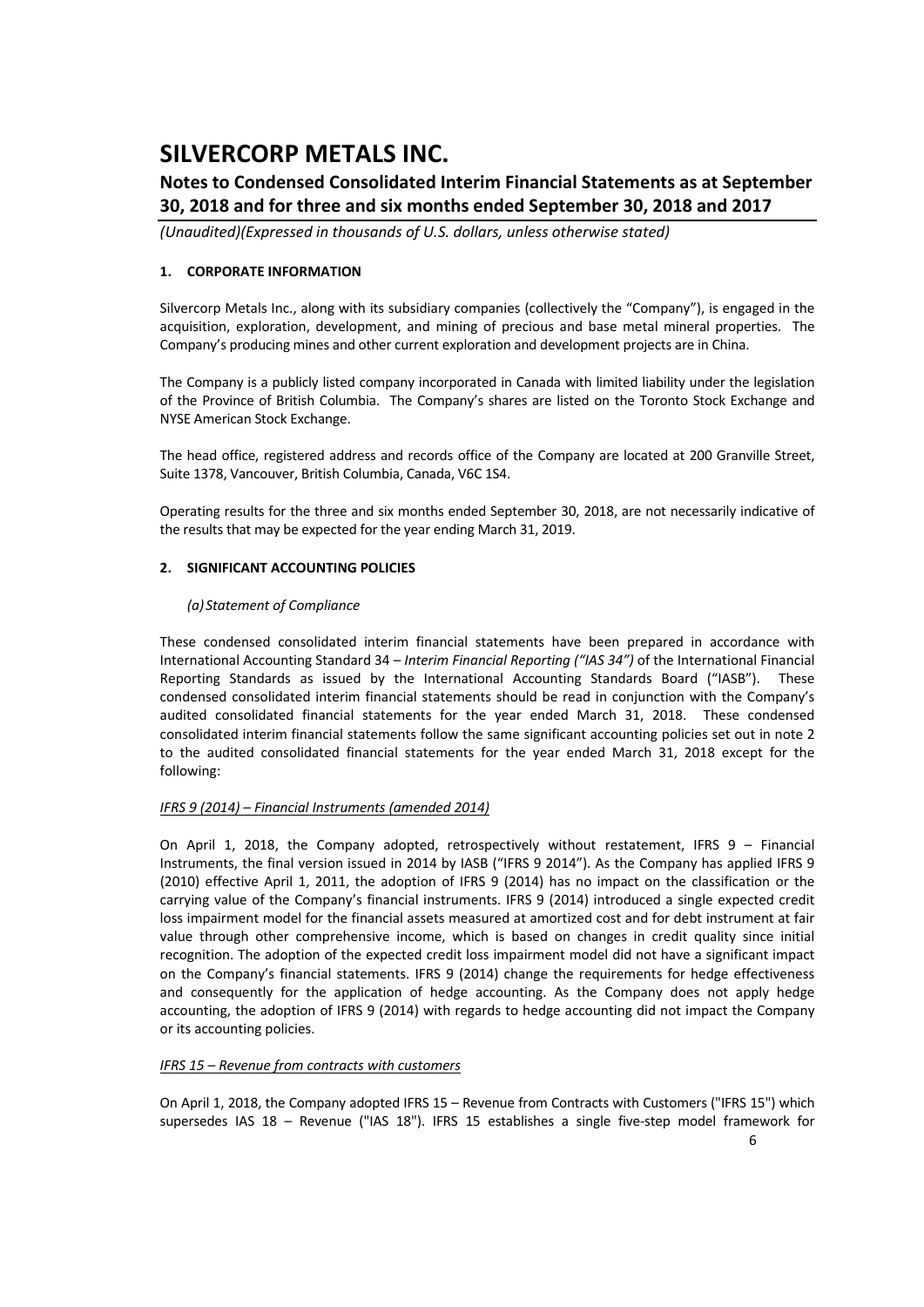### **Notes to Condensed Consolidated Interim Financial Statements as at September 30, 2018 and for three and six months ended September 30, 2018 and 2017**

*(Unaudited)(Expressed in thousands of U.S. dollars, unless otherwise stated)*

determining the nature, amount, timing and uncertainty of revenue and cash flows arising from a contract with a customer. The standard is effective for annual periods beginning on or after January 1, 2018.

IFRS 15 requires entities to recognize revenue when 'control' of goods or services transfers to the customer whereas the previous standard, IAS 18, required entities to recognize revenue when the 'risks and rewards' of the goods or services transfer to the customer. The Company concluded there is no change in the timing of revenue recognition of its concentrate sales under the new standard as the point of transfer of risks and rewards of goods and services and transfer of control occur at the same time. As such, no adjustment was required to the Company's financial statements.

IFRS 15 requires that variable consideration should only be recognized to the extent that it is highly probable that a significant reversal in the amount of cumulative revenue recognized will not occur. The Company concluded that the adjustments relating to the final assay results for the quantity and quality of concentrate sold and the retroactive pricing adjustment for the new pricing terms are not significant and does not constrain the recognition of revenue.

The company concluded after review of its revenue streams and underlying contracts with customers that the adoption of IFRS 15 has no material impact on the Company's financial statements.

#### *Other narrow scope amendments*

The Company has adopted IFRIC interpretation 22 – Foreign currency transaction and advanced consideration, and narrow scope amendments to IFRS 2 - Share-based payment, which did not have a material impact on the Company's financial statements.

These condensed consolidated interim financial statements were authorized for issue in accordance with a resolution of the Board of Directors dated on November 6, 2018.

#### *(b)Basis of Consolidation*

These condensed consolidated interim financial statements include the accounts of the Company and its wholly or partially owned subsidiaries.

Subsidiaries are consolidated from the date on which the Company obtains control up to the date of the disposition of control. Control is achieved when the Company has power over the subsidiary, is exposed or has rights to variable returns from its involvement with the subsidiary; and has the ability to use its power to affect its returns.

For non‐wholly‐owned subsidiaries over which the Company has control, the net assets attributable to outside equity shareholders are presented as "non‐controlling interests" in the equity section of the consolidated balance sheets. Net income for the period that is attributable to the non-controlling interests is calculated based on the ownership of the non-controlling interest shareholders in the subsidiary. Adjustments to recognize the non-controlling interests' share of changes to the subsidiary's equity are made even if this results in the non-controlling interests having a deficit balance. Changes in the Company's ownership interest in a subsidiary that do not result in a loss of control are recorded as equity transactions. The carrying amount of non‐controlling interests is adjusted to reflect the change in the non‐controlling interests' relative interests in the subsidiary and the difference between the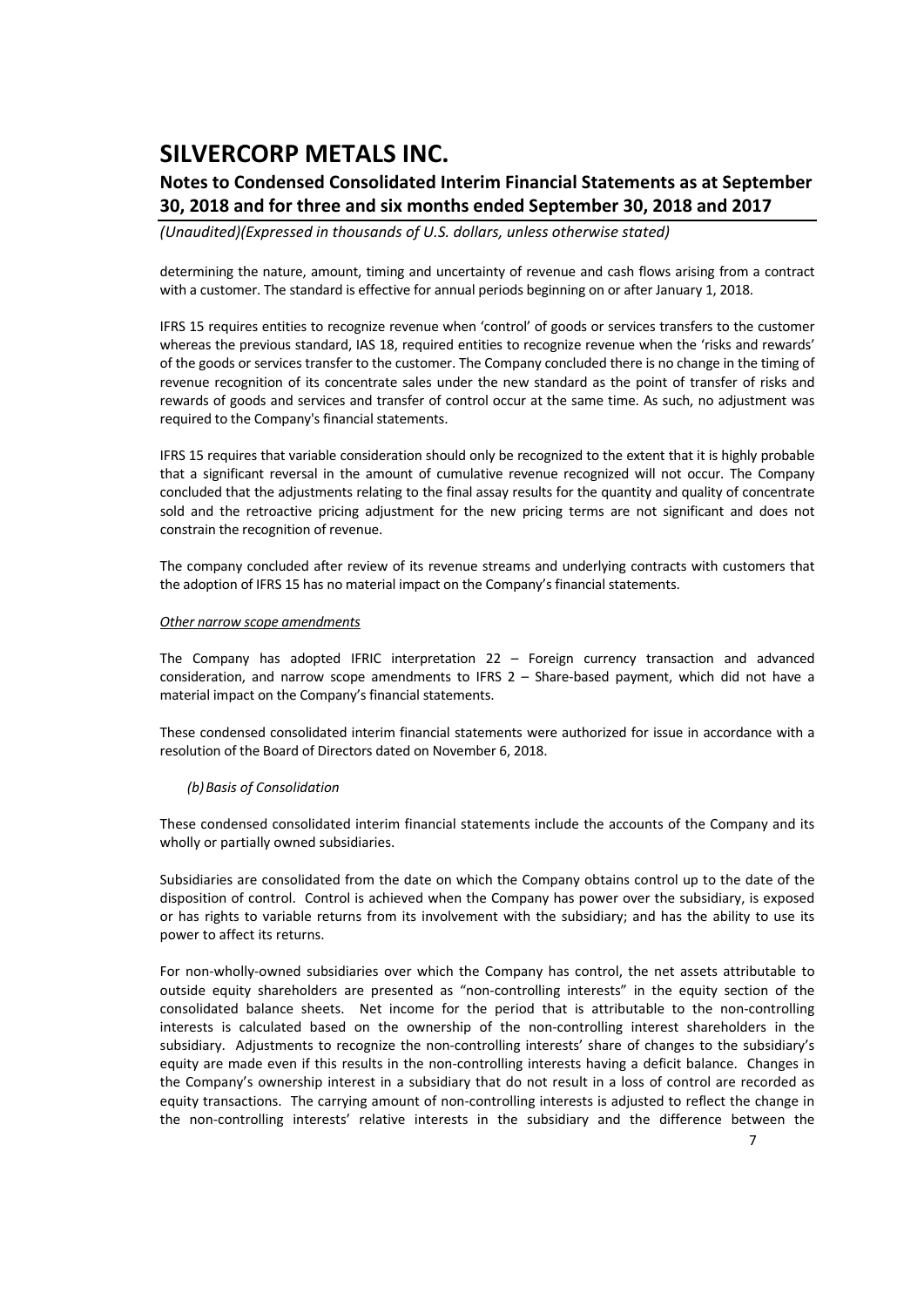### **Notes to Condensed Consolidated Interim Financial Statements as at September 30, 2018 and for three and six months ended September 30, 2018 and 2017**

*(Unaudited)(Expressed in thousands of U.S. dollars, unless otherwise stated)*

adjustment to the carrying amount of non-controlling interest and the Company's share of proceeds received and/or consideration paid is recognized directly in equity and attributed to equity holders of the Company.

Balances, transactions, revenues and expenses between the Company and its subsidiaries are eliminated on consolidation.

Details of the Company's significant subsidiaries which are consolidated are as follows:

|                                                    |                    |               | Proportion of ownership interest held |           |                      |
|----------------------------------------------------|--------------------|---------------|---------------------------------------|-----------|----------------------|
|                                                    |                    | Place of      | September 30,                         | March 31, |                      |
| Name of subsidiaries                               | Principal activity | incorporation | 2018                                  | 2018      | Mineral properties   |
| Silvercorp Metals China Inc.                       | Holding company    | Canada        | 100%                                  | 100%      |                      |
| Silvercorp Metals (China) Inc.                     | Holding company    | China         | 100%                                  | 100%      |                      |
| 0875786 B.C. LTD.                                  | Holding company    | Canada        | 100%                                  | 100%      |                      |
| Fortune Mining Limited                             | Holding company    | BVI (i)       | 100%                                  | 100%      | <b>RZY</b>           |
| Fortune Copper Limited                             | Holding company    | <b>BVI</b>    | 100%                                  | 100%      |                      |
| Fortune Gold Mining Limited                        | Holding company    | <b>BVI</b>    | 100%                                  | 100%      |                      |
| Victor Resources Ltd.                              | Holding company    | <b>BVI</b>    | 100%                                  | 100%      |                      |
| Yangtze Mining Ltd.                                | Holding company    | <b>BVI</b>    | 100%                                  | 100%      |                      |
| Victor Mining Ltd.                                 | Holding company    | <b>BVI</b>    | 100%                                  | 100%      |                      |
| Yangtze Mining (H.K.) Ltd.                         | Holding company    | Hong Kong     | 100%                                  | 100%      |                      |
| Fortune Gold Mining (H.K.) Limited                 | Holding company    | Hong Kong     | 100%                                  | 100%      |                      |
| Wonder Success Limited                             | Holding company    | Hong Kong     | 100%                                  | 100%      |                      |
| Henan Huawei Mining Co. Ltd. ("Henan Huawei")      | Mining             | China         | 80%                                   | 80%       |                      |
| Henan Found Mining Co. Ltd. ("Henan Found")        | Mining             | China         | 77.5%                                 | 77.5%     | Ying Mining District |
| Songxian Gold Mining Co., Ltd. ("SX Gold")         | Mining             | China         | 77.5%                                 | 77.5%     | XHP                  |
| Xinshao Yunxiang Mining Co., Ltd. ("Yunxiang")     | Mining             | China         | 70%                                   | 70%       | <b>BYP</b>           |
| Guangdong Found Mining Co. Ltd. (Guangdong Found") | Mining             | China         | 95%                                   | 95%       | GC                   |

(i) British Virgin Island ("BVI")

#### *(c) Accounting standards issued but not yet in effect*

IFRS 16 – *Leases* ("IFRS 16") was issued by the IASB and will replace *Leases* ("IAS 17") and *determining whether an arrangement contains a lease* ("IFRIC 4"). IFRS 16 applies a control model to the identification of leases, distinguishing between a lease and a non‐lease component on the basis of whether the customer controls the specific asset. For those contracts that are or contain a lease, IFRS 16 introduces significant changes to the accounting for contracts that are or contain a lease, introducing a single, onbalance sheet accounting model that is similar to current finance lease accounting, with limited exceptions for short-term leases or leases of low value assets. Lessor accounting remains similar to current accounting practice. The standard is effective for annual periods beginning on or after January 1, 2019, with early application permitted for entities that apply IFRS 15. The Company anticipates that the application of IFRS 16 will result in an increase in the recognition of right of use assets and lease liabilities related to leases with terms greater than 12 months on the Consolidated Statements of Financial Position on April 1, 2019. IFRS 16 will further result in increased depreciation and amortization on these rights of use assets and increased interest on these additional lease liabilities. These lease payments will be recorded as financing outflows on the Consolidated Statements of Cash Flows. The Company is currently identifying and collecting data relating to existing lease agreements for Fiscal 2019.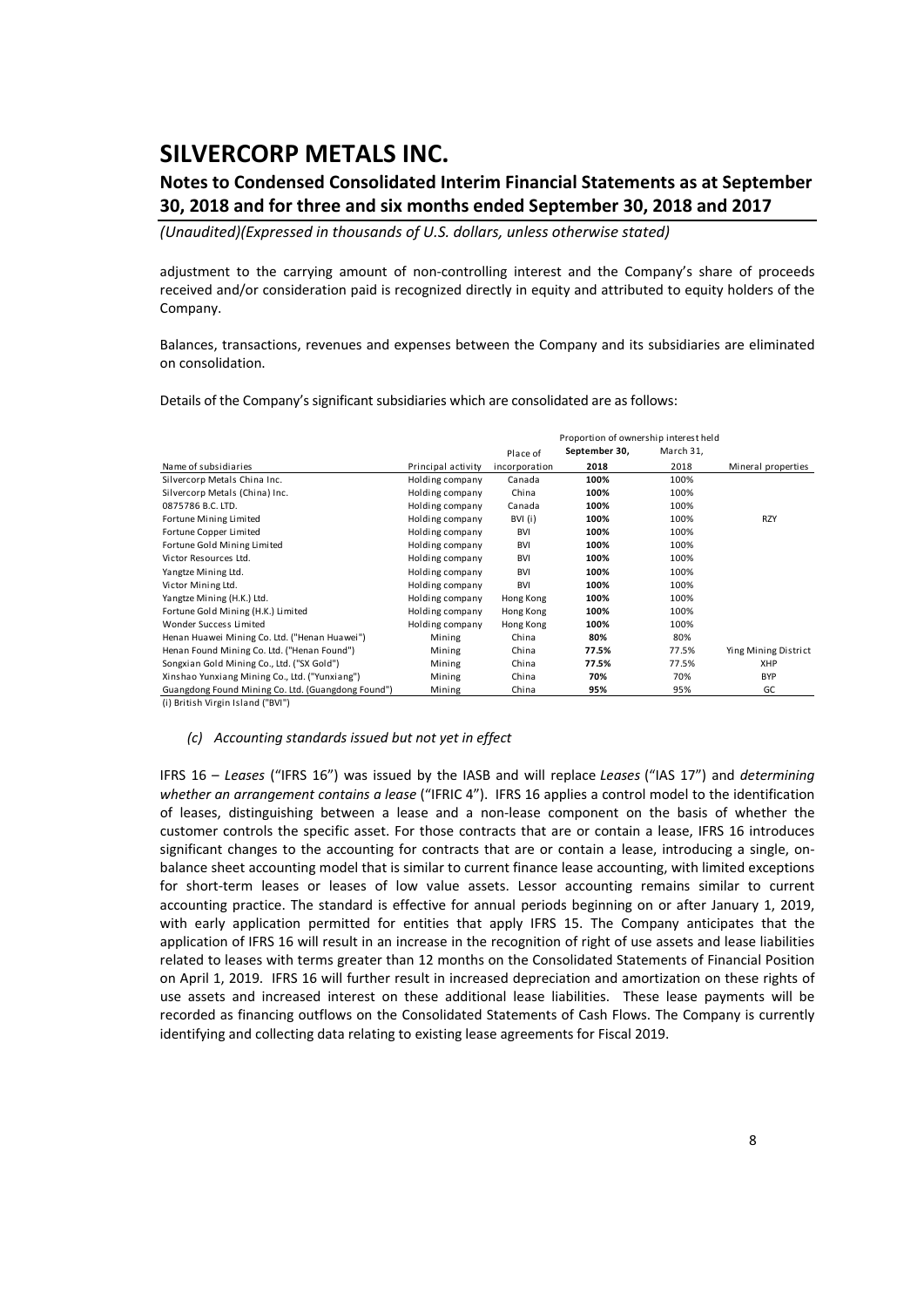### **Notes to Condensed Consolidated Interim Financial Statements as at September 30, 2018 and for three and six months ended September 30, 2018 and 2017**

*(Unaudited)(Expressed in thousands of U.S. dollars, unless otherwise stated)*

### **3. INVESTMENT IN AN ASSOCIATE**

New Pacific Metals Corp. ("NUAG") is a Canadian public company listed on the TSX Venture Exchange (symbol: NUAG). NUAG is a related party of the Company by way of two common directors and officers, and the Company accounts for its investment in NUAG using the equity method as it is able to exercise significant influence over the financial and operating policies of NUAG.

As at September 30, 2018, the Company owned 39,280,900 common shares (March 31, 2018 – 39,280,900) of NUAG, representing an ownership interest of 29.8% (March 31, 2018 – 29.8%). The summary of the investment in NUAG common shares and its market value as at the respective balance sheet dates are as follows:

|                                     |            |      |        | VAIUC VIIVUAU S     |
|-------------------------------------|------------|------|--------|---------------------|
|                                     | Number of  |      |        | common shares per   |
|                                     | shares     |      | Amount | quoted market price |
| Balance, April 1, 2017              | 10,806,300 |      | 8,517  | 8,517               |
| Participate in Private placement    | 28,000,000 |      | 23,352 |                     |
| Purchase from open market           | 474,600    |      | 509    |                     |
| Share of net loss                   |            |      | (700)  |                     |
| Share of other comprehensive income |            |      | 461    |                     |
| Impairment recovery                 |            |      | 4,714  |                     |
| Dilution gain                       |            |      | 822    |                     |
| Foreign exchange impact             |            |      | 326    |                     |
| Balance March 31, 2018              | 39,280,900 | - \$ | 38,001 | - \$<br>50,266      |
| Share of net loss                   |            |      | (384)  |                     |
| Share of other comprehensive income |            |      | 617    |                     |
| Foreign exchange impact             |            |      | (149)  |                     |
| Balance September 30, 2018          | 39,280,900 | \$   | 38,085 | 47,337              |
|                                     |            |      |        |                     |

### **4. OTHER INVESTMENTS**

|                                         | September 30, 2018 |       | March 31, 2018 |
|-----------------------------------------|--------------------|-------|----------------|
| Equity investments designated as FVTOCI |                    |       |                |
| Publicly-traded companies               |                    | 7.790 | 6.132          |

*Investments in publicly‐traded companies with no significant influence*

Investments in publicly‐traded companies represent equity interests of other publicly‐trading mining companies that the Company has acquired through the open market or through private placements. These equity interests are for long-term investment purposes and consist of common shares and warrants. As of June 30, 2018, none of the investments held by the Company represented more than 10% of the respective interest of investees.

Value of NUAG's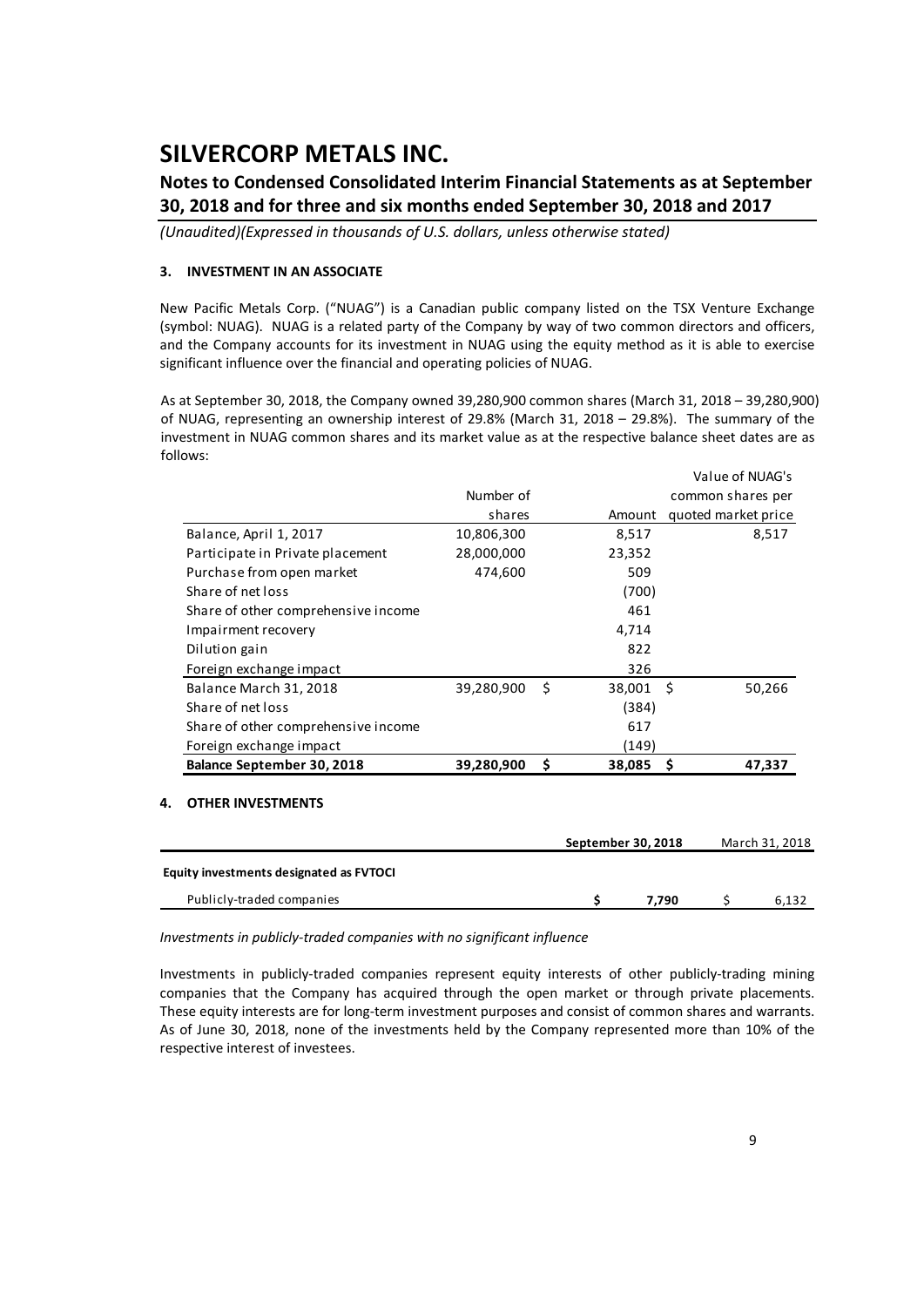### **Notes to Condensed Consolidated Interim Financial Statements as at September 30, 2018 and for three and six months ended September 30, 2018 and 2017**

*(Unaudited)(Expressed in thousands of U.S. dollars, unless otherwise stated)*

The continuity of such investments is as follow:

|                                                                  |                   | Accumulated fair value change |
|------------------------------------------------------------------|-------------------|-------------------------------|
|                                                                  | <b>Fair value</b> | included in OCI               |
| April 1, 2017                                                    | 1,207             | (6, 233)                      |
| Change in fair value on equity investments designated as FVTOCI  | 378               | 378                           |
| Equity investments received as consideration for disposal of NSR | 4,320             |                               |
| Impact of foreign currency translation                           | 227               |                               |
| March 31, 2018                                                   | 6,132             | \$<br>(5,855)                 |
| Change in fair value on equity investments designated as FVTOCI  | 1,677             | 1,677                         |
| Impact of foreign currency translation                           | (19)              |                               |
| September 30, 2018                                               | 7,790             | (4, 178)                      |

#### **5. PLANT AND EQUIPMENT**

Plant and equipment consist of:

|                                                       |    | Land use rights |    | Office        |    |                |   | Motor        |   | Construction |     |           |
|-------------------------------------------------------|----|-----------------|----|---------------|----|----------------|---|--------------|---|--------------|-----|-----------|
| Cost                                                  |    | and building    |    | equipment     |    | Machinery      |   | vehicles     |   | in progress  |     | Total     |
| Balance as at April 1, 2017                           | Ś  | 94.484          | Ś  | $5,964$ \$    |    | $26,352$ \$    |   | 6.131        | Ś | $2,143$ \$   |     | 135,074   |
| Additions                                             |    | 1,497           |    | 1,156         |    | 1,084          |   | 559          |   | 1,540        |     | 5,836     |
| Disposals                                             |    | (246)           |    | (194)         |    | (298)          |   | (515)        |   |              |     | (1,253)   |
| Reclassification of asset groups <sup>(1)</sup>       |    | 344             |    |               |    | 4              |   |              |   | (348)        |     |           |
| Impact of foreign currency translation                |    | 9,086           |    | 829           |    | 2,271          |   | 555          |   | 267          |     | 13,008    |
| Balance as at March 31, 2018                          | Ś  | 105,165 \$      |    | $7,755$ \$    |    | 29,413 \$      |   | $6,730$ \$   |   | $3,602$ \$   |     | 152,665   |
| Additions                                             |    | 120             |    | 263           |    | 956            |   | 567          |   | 2,448        |     | 4,354     |
| Disposals                                             |    | (70)            |    | (73)          |    | (271)          |   | (216)        |   |              |     | (630)     |
| Reclassification of asset groups <sup>(1)</sup>       |    | 47              |    |               |    |                |   |              |   | (47)         |     |           |
| Impact of foreign currency translation                |    | (8,854)         |    | (567)         |    | (2,539)        |   | (585)        |   | (405)        |     | (12,950)  |
| Ending balance as at September 30, 2018               | Ś. | 96,408 \$       |    | 7,378 \$      |    | 27,559 \$      |   | $6,496$ \$   |   | $5,598$ \$   |     | 143,439   |
| Impairment, accumulated depreciation and amortization |    |                 |    |               |    |                |   |              |   |              |     |           |
| Balance as at April 1, 2017                           | \$ | $(42,706)$ \$   |    | $(4,666)$ \$  |    | $(17,520)$ \$  |   | $(4,928)$ \$ |   | $(53)$ \$    |     | (69, 873) |
| Disposals                                             |    | 68              |    | 175           |    | 208            |   | 440          |   |              |     | 891       |
| Depreciation and amortization                         |    | (3, 180)        |    | (438)         |    | (1,643)        |   | (390)        |   |              |     | (5,651)   |
| Impact of foreign currency translation                |    | (4, 198)        |    | (383)         |    | (1,768)        |   | (467)        |   | (5)          |     | (6, 821)  |
| Balance as at March 31, 2018                          | Ś  | $(50,016)$ \$   |    | $(5,312)$ \$  |    | $(20, 723)$ \$ |   | $(5,345)$ \$ |   | $(58)$ \$    |     | (81, 454) |
| Disposals                                             |    | 26              |    | 65            |    | 180            |   | 196          |   |              |     | 467       |
| Depreciation and amortization                         |    | (1,608)         |    | (265)         |    | (838)          |   | (164)        |   |              |     | (2,875)   |
| Impact of foreign currency translation                |    | 4,257           |    | 369           |    | 1,803          |   | 453          |   | 6            |     | 6,888     |
| Ending balance as at September 30, 2018               | Ś. | $(47, 341)$ \$  |    | $(5, 143)$ \$ |    | $(19,578)$ \$  |   | $(4,860)$ \$ |   | (52) \$      |     | (76,974)  |
| <b>Carrying amounts</b>                               |    |                 |    |               |    |                |   |              |   |              |     |           |
| Balance as at March 31, 2018                          | Ś  | 55,149          | Ś. | 2,443         | Ś. | 8,690          | Ŝ | 1,385        | Ŝ | 3,544        | - Ś | 71,211    |
| Ending balance as at September 30, 2018               | Ś  | 49,067          | Ś. | 2,235         | Ś  | 7.981          | Ś | 1,636        | Ś | 5,546        | Ś.  | 66,465    |

 $^{(1)}$  when an asset is available for use, it is reclassified from construction in progress to one of the appropriate plant and equipment categories.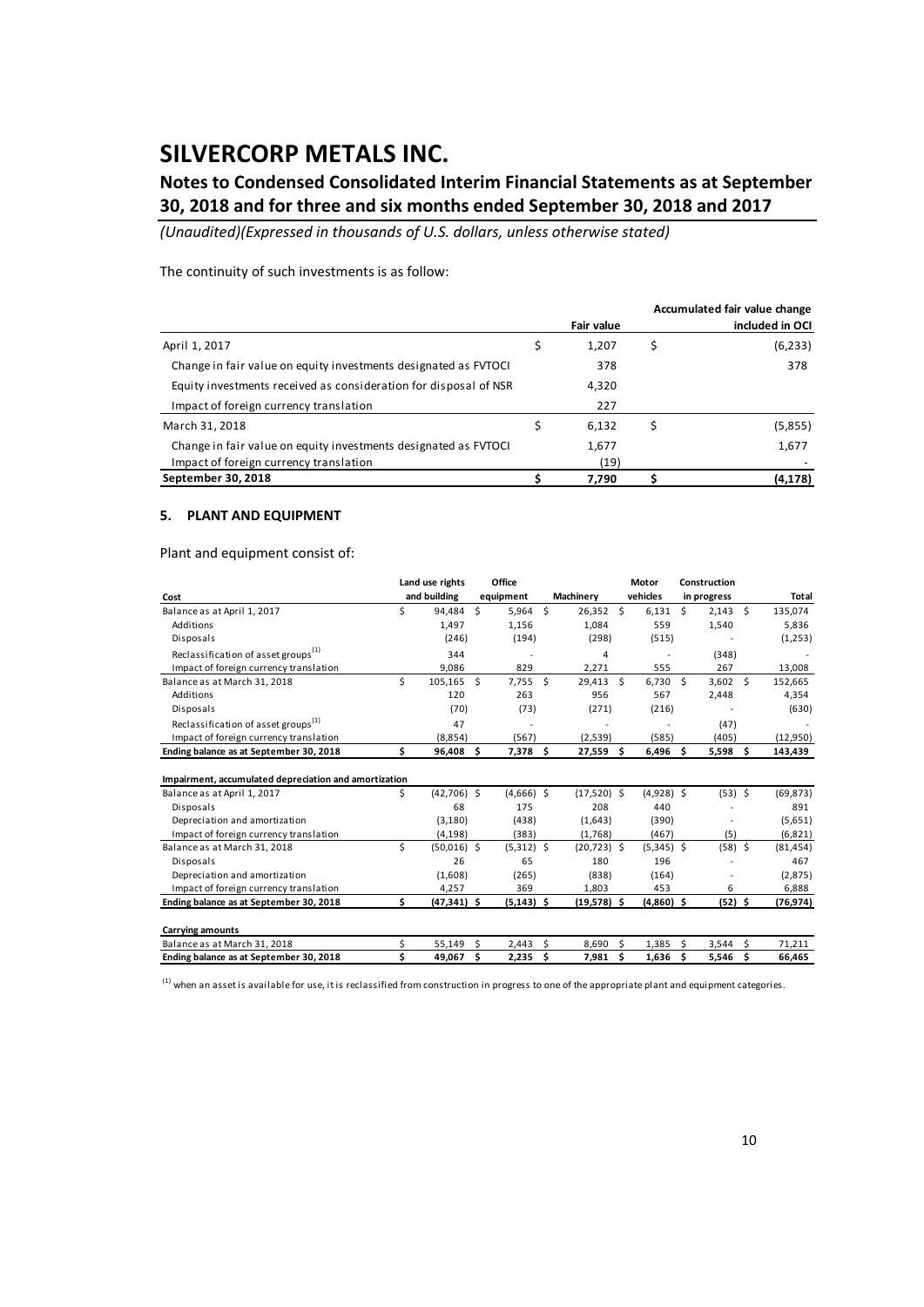### **Notes to Condensed Consolidated Interim Financial Statements as at September 30, 2018 and for three and six months ended September 30, 2018 and 2017**

*(Unaudited)(Expressed in thousands of U.S. dollars, unless otherwise stated)*

| Carrying amounts as at September 30, 2018 |    | <b>Ying Mining District</b> |     | <b>BYP</b> |    | GC     |   | Other          |   | Total  |
|-------------------------------------------|----|-----------------------------|-----|------------|----|--------|---|----------------|---|--------|
| Land use rights and building              | \$ | 33,224                      | Ŝ.  | 2,224      | Ŝ  | 12,617 | Ŝ | 1,002          | Ŝ | 49,067 |
| Office equipment                          |    | 1,821                       |     | 38         |    | 227    |   | 149            |   | 2,235  |
| Machinery                                 |    | 5,393                       |     | 281        |    | 2,176  |   | 131            |   | 7,981  |
| Motor vehicles                            |    | 1,484                       |     | 28         |    | 111    |   | 13             |   | 1,636  |
| Construction in progress                  |    | 3.685                       |     | 1.799      |    | 62     |   |                |   | 5,546  |
| Total                                     |    | 45,607                      | Ŝ   | 4,370      | Ŝ  | 15,193 | Ŝ | 1,295          | Ŝ | 66,465 |
|                                           |    |                             |     |            |    |        |   |                |   |        |
| Carrying amounts as at March 31, 2018     |    | <b>Ying Mining District</b> |     | <b>BYP</b> |    | GC     |   | Other          |   | Total  |
| Land use rights and building              | Ś  | 37,432                      | - S | 2,527      | Ŝ. | 14,039 | Ŝ | 1,151          | Ŝ | 55,149 |
| Office equipment                          |    | 2,053                       |     | 46         |    | 168    |   | 176            |   | 2,443  |
| Machinery                                 |    | 5,649                       |     | 339        |    | 2,652  |   | 50             |   | 8,690  |
| Motor vehicles                            |    | 1,270                       |     | 33         |    | 80     |   | $\overline{2}$ |   | 1,385  |
| Construction in progress                  |    | 1.529                       |     | 1.966      |    | 49     |   |                |   | 3,544  |
| <b>Total</b>                              |    | 47,933                      | Ŝ   | 4,911      | Ŝ  | 16,988 | Ŝ | 1,379          | Ŝ | 71.211 |

During the three and six months ended September 30, 2018, certain plant and equipment were disposed for proceeds of \$2 and \$29, respectively (three and six months ended September 30, 2017 ‐ \$19 and \$19, respectively) and loss of \$124 and \$134, respectively (three and six months ended September 30, 2017 – loss of \$6 and \$176, respectively).

#### **6. MINERAL RIGHTS AND PROPERTIES**

Mineral rights and properties consist of:

|                                         |   | Producing and development properties |    | <b>Exploration and evaluation properties</b> |    |               |    |               |    |            |     |            |
|-----------------------------------------|---|--------------------------------------|----|----------------------------------------------|----|---------------|----|---------------|----|------------|-----|------------|
| Cost                                    |   | <b>Ying Mining District</b>          |    | <b>BYP</b>                                   |    | GC            |    | XHP           |    | <b>RZY</b> |     | Total      |
| Balance as at April 1, 2017             |   | 234,847 \$                           |    | 63.746 S                                     |    | 103,202       | Ŝ  | 19,906 \$     |    | 174        | -Ś  | 421,875    |
| Capitalized expenditures                |   | 20,125                               |    | 14                                           |    | 323           |    | 231           |    |            |     | 20,693     |
| Environmental rehabiliation             |   | (589)                                |    | (52)                                         |    | (36)          |    | (17)          |    |            |     | (694)      |
| Foreign currecy translation impact      |   | 23,351                               |    | 1,346                                        |    | 9,755         |    | 1,904         |    | 6          |     | 36,362     |
| Balance as at March 31, 2018            |   | 277,734 \$                           |    | 65,054 \$                                    |    | 113,244       | Š. | 22,024 \$     |    | 180        | -Ś  | 478,236    |
| Capitalized expenditures                |   | 12,469                               |    | 31                                           |    | 661           |    | 160           |    |            |     | 13,321     |
| Foreign currecy translation impact      |   | (23, 928)                            |    | (1,308)                                      |    | (9, 491)      |    | (1,866)       |    | (1)        |     | (36, 594)  |
| Ending balance as at September 30, 2018 |   | 266,275 \$                           |    | 63,777 \$                                    |    | 104,414       | S  | $20,318$ \$   |    | 179        |     | 454,963    |
| Impairment and accumulated depletion    |   |                                      |    |                                              |    |               |    |               |    |            |     |            |
| Balance as at April 1, 2017             | ς | $(64, 157)$ \$                       |    | $(56,891)$ \$                                |    | (74, 547)     | Ŝ  | $(19,906)$ \$ |    | $(174)$ \$ |     | (215, 675) |
| Depletion                               |   | (12, 196)                            |    |                                              |    | (1,837)       |    |               |    |            |     | (14,033)   |
| Foreign currecy translation impact      |   | (6,746)                              |    | (693)                                        |    | (7, 111)      |    | (1,892)       |    | (6)        |     | (16, 448)  |
| Balance as at March 31, 2018            |   | $(83,099)$ \$                        |    | $(57, 584)$ \$                               |    | (83, 495)     | -S | $(21,798)$ \$ |    | (180)      | - S | (246, 156) |
| Depletion                               |   | (7, 298)                             |    |                                              |    | (1, 122)      |    |               |    |            |     | (8,420)    |
| Foreign currecy translation impact      |   | 7,324                                |    | 675                                          |    | 7,001         |    | 1,840         |    |            |     | 16,841     |
| Ending balance as at September 30, 2018 |   | $(83,073)$ \$                        |    | $(56,909)$ \$                                |    | $(77,616)$ \$ |    | $(19,958)$ \$ |    | $(179)$ \$ |     | (237, 735) |
| <b>Carrying amounts</b>                 |   |                                      |    |                                              |    |               |    |               |    |            |     |            |
| Balance as at March 31, 2018            |   | 194,635                              | -S | 7,470                                        | -S | 29,749        |    | 226           | .S |            |     | 232,080    |
| Ending balance as at September 30, 2018 |   | 183,202 \$                           |    | 6,868                                        | -S | 26,798        |    | 360           | .s |            |     | 217,228    |

#### **7. BANK LOAN**

|                             | Total |
|-----------------------------|-------|
| Balance, April 1, 2018      |       |
| Addition                    | 4,527 |
| Interest accrued            | 55    |
| Interest paid               | (48)  |
| Foreign exchange impact     | (163) |
| Balance, September 30, 2018 | 4,371 |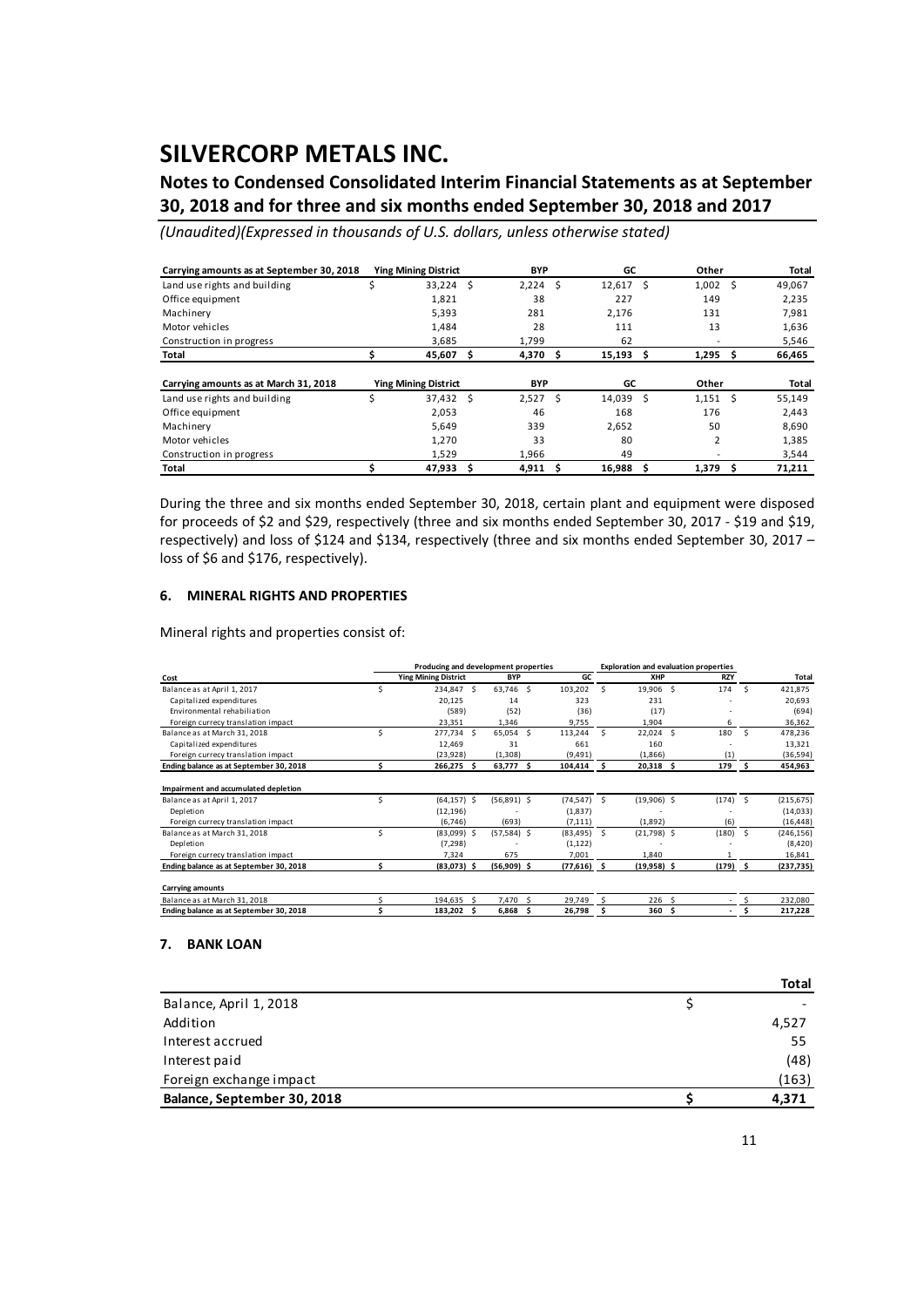### **Notes to Condensed Consolidated Interim Financial Statements as at September 30, 2018 and for three and six months ended September 30, 2018 and 2017**

*(Unaudited)(Expressed in thousands of U.S. dollars, unless otherwise stated)*

On June 14, 2018, the Company's 77.5% owned subsidiary Henan Found borrowed a loan of \$4,527 (RMB ¥30 million) from Bank of China. The loan bears Chinese prevailing loan prime interest rate and matures on June 14, 2019. As of September 30, 2018, the Chinese prevailing loan prime interest rate was 4.35%. For the three and six months ended September 30, 2018, interest of \$48 and \$58, respectively (three and six months ended September 30, 2017 ‐ \$nil) was accrued and expensed through finance costs (see note 14).

### **8. SHARE CAPITAL**

### *(a) Authorized*

Unlimited number of common shares without par value. All shares issued as at September 30, 2018 were fully paid.

#### *(b) Stock options*

The Company has a stock option plan which allows for the maximum number of common shares to be reserved for issuance on the exercise of options granted under the stock option plan to be a rolling 10% of the issued and outstanding common shares from time to time. The maximum exercise period may not exceed 10 years from the date of the grant of the options to employees, officers, and consultants. The following is a summary of option transactions:

|                             |                  | Weighted average |                    |  |  |  |  |
|-----------------------------|------------------|------------------|--------------------|--|--|--|--|
|                             |                  |                  | exercise price per |  |  |  |  |
|                             | Number of shares |                  | share CAD\$        |  |  |  |  |
| Balance, April 1, 2017      | 7,679,507        | \$               | 1.97               |  |  |  |  |
| Option granted              | 2,192,500        |                  | 3.30               |  |  |  |  |
| Options exercised           | (857, 020)       |                  | 0.81               |  |  |  |  |
| Options forfeited           | (195, 626)       |                  | 3.00               |  |  |  |  |
| Options expired             | (672, 562)       |                  | 5.25               |  |  |  |  |
| Balance, March 31, 2018     | 8,146,799        | \$               | 2.15               |  |  |  |  |
| Option granted              | 1,130,000        |                  | 3.40               |  |  |  |  |
| Options exercised           | (1,394,806)      |                  | 0.95               |  |  |  |  |
| Options forfeited           | (114, 075)       |                  | 3.38               |  |  |  |  |
| Options expired             | (385,812)        |                  | 3.36               |  |  |  |  |
| Balance, September 30, 2018 | 7,382,106        |                  | 2.49               |  |  |  |  |

During the six months ended September 30, 2018, a total of 1,130,000 options with a life of three years were granted to directors, officers, and employees at exercise prices of CAD\$3.40 per share subject to a vesting schedule over a two‐year term with 25% of the options vesting every six months from the date of grant.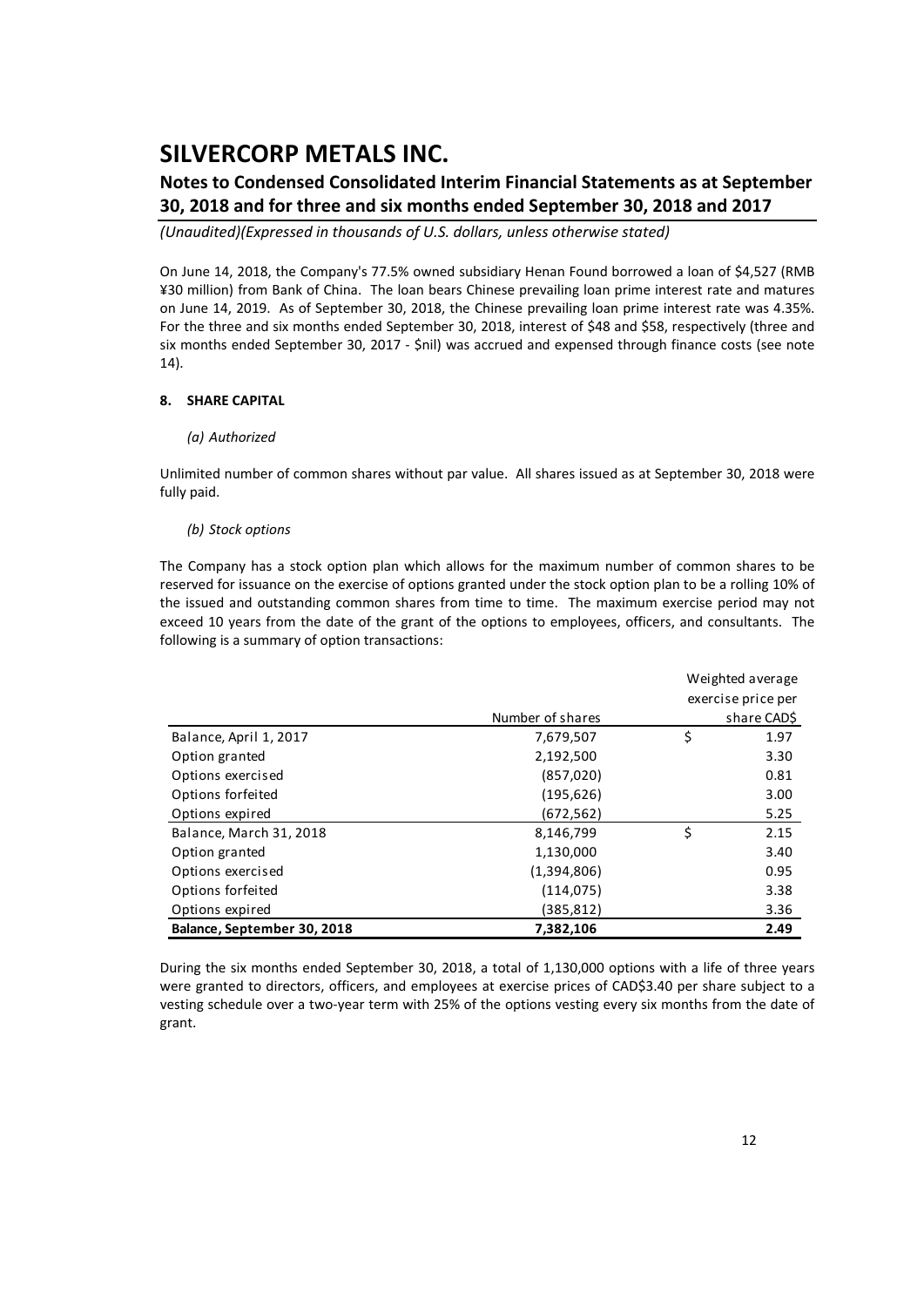### **Notes to Condensed Consolidated Interim Financial Statements as at September 30, 2018 and for three and six months ended September 30, 2018 and 2017**

*(Unaudited)(Expressed in thousands of U.S. dollars, unless otherwise stated)*

The fair value of stock options granted during the six months ended September 30, 2018 were calculated as of the date of grant using the Black‐Scholes option pricing model with the following weighted average assumptions:

|                                               | Six months ended September 30, |      |  |  |  |  |
|-----------------------------------------------|--------------------------------|------|--|--|--|--|
|                                               | 2018                           | 2017 |  |  |  |  |
| Risk free interest rate                       | 2.12%                          |      |  |  |  |  |
| Expected life of option in years              | 1.51 years                     |      |  |  |  |  |
| Expected volatility                           | 51%                            |      |  |  |  |  |
| Expected dividend yield                       | 1.86%                          |      |  |  |  |  |
| Estimated forfeiture rate                     | 10%                            |      |  |  |  |  |
| Weighted average share price at date of grant | \$3.40                         |      |  |  |  |  |

The weighted average grant date fair value of the options granted during the six months ended September 30, 2018 was CAD\$1.13. Volatility was determined based on the historical volatility of the Company's shares over the estimated life of stock options. For the three and six months ended September 30, 2018, a total of \$456 and \$912, respectively (three and six months ended September 30, 2017 ‐ \$283 and \$686, respectively) in share‐based compensation expense was recognized and included in the general and administrative expenses on the condensed consolidated interim statements of income.

The following table summarizes information about stock options outstanding at September 30, 2018:

|    |                   | Number of options |                                     |    |                   |                               | Weighted  |
|----|-------------------|-------------------|-------------------------------------|----|-------------------|-------------------------------|-----------|
|    |                   | outstanding at    | Weighted average                    |    | Weighted average  | Number of options             | average   |
|    | Exercise price in |                   | September 30, remaining contractual |    | exercise price in | exercisable at exercise price |           |
|    | CAD\$             | 2018              | life (Years)                        |    | CAD\$             | September 30, 2018            | in CAD\$  |
| \$ | 0.66              | 1,256,004         | 0.25                                | Ś  | 0.66              | 1,256,004                     | 0.66      |
| S  | 1.43              | 1,260,934         | 1.67                                | \$ | 1.43              | 1,260,934                     | 1.43      |
|    | 1.75              | 340,000           | 0.66                                | Ś  | 1.75              | 340,000                       | 1.75      |
|    | 1.76              | 221,168           | 1.04                                | Ś  | 1.76              | 206,343                       | 1.76      |
|    | 2.98              | 118,500           | 0.31                                | Ś  | 2.98              | 118,500                       | 2.98      |
| S  | 3.23              | 1,032,500         | 2.45                                | Ŝ. | 3.23              | 258,125                       | 3.23      |
|    | 3.36              | 1,010,000         | 2.45                                | Ś  | 3.36              | 245,000                       | 3.36      |
|    | 3.40              | 1,130,000         | 2.90                                | Ś  | 3.40              |                               |           |
|    | 3.63              | 840,000           | 1.30                                | Ś  | 3.63              | 630,000                       | 3.63      |
|    | 4.34              | 143,000           | 0.97                                | Ś  | 4.34              | 143,000                       | 4.34      |
|    | 5.58              | 30,000            | 1.40                                | Ś  | 5.58              | 22,500                        | 5.58      |
|    | $$0.66 - 5.58$    | 7,382,106         | 1.63                                | \$ | 2.49              | 4,480,406                     | 1.93<br>s |

Subsequent to September 30, 2018, a total of 315,574 options with exercise prices ranging from CAD\$0.66 to CAD\$1.43 were exercised.

### *(c) Cash dividends declared*

During the three and six months ended September 30, 2018, dividends of \$nil and \$2,095, respectively (three and six months ended September 30, 2017 ‐ \$nil and \$1,679, respectively) were declared and paid.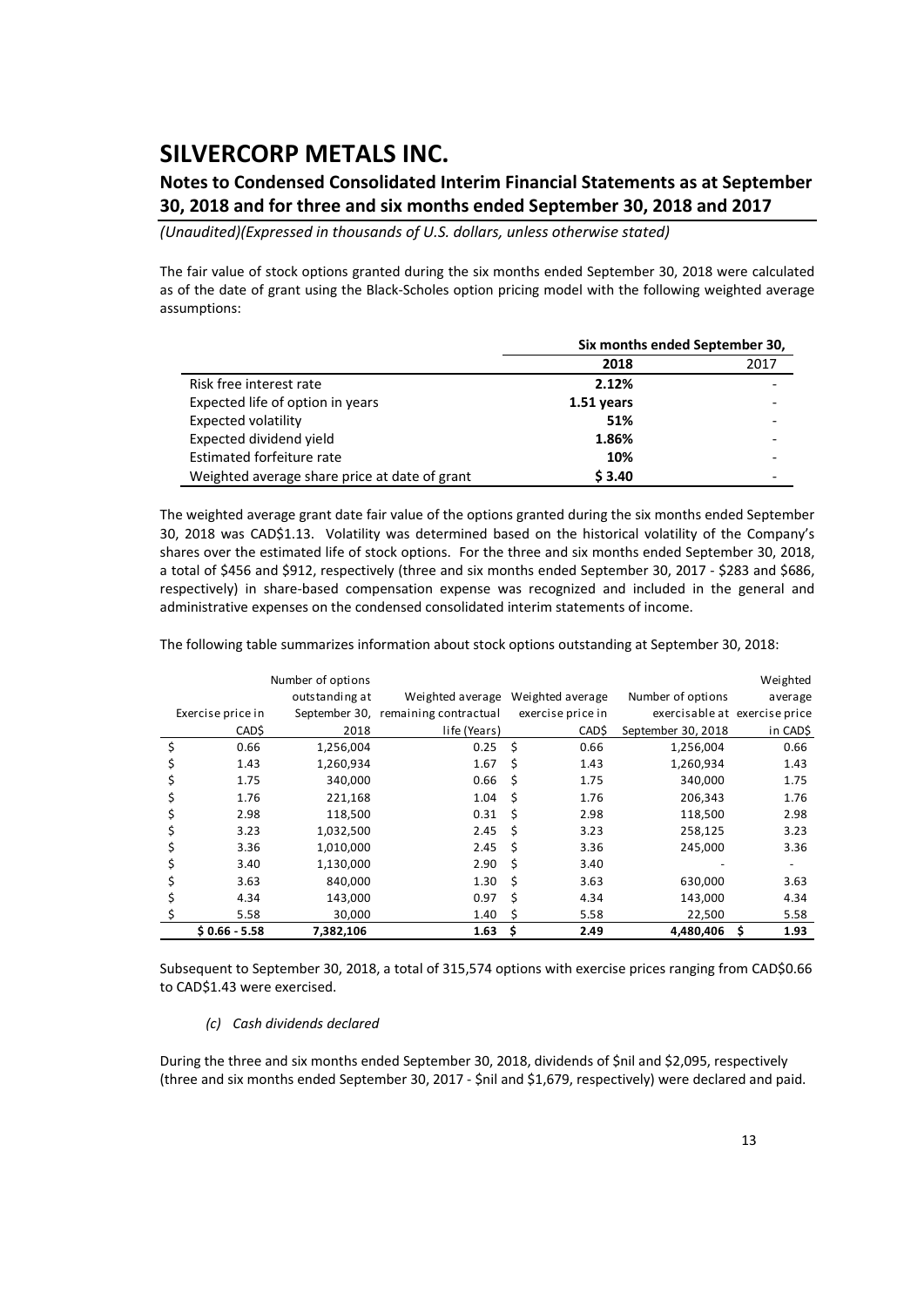### **Notes to Condensed Consolidated Interim Financial Statements as at September 30, 2018 and for three and six months ended September 30, 2018 and 2017**

*(Unaudited)(Expressed in thousands of U.S. dollars, unless otherwise stated)*

### **9. ACCUMULATED OTHER COMPREHENSIVE INCOME**

|                                                                 | September 30, 2018 | March 31, 2018 |
|-----------------------------------------------------------------|--------------------|----------------|
| Change in fair value on equity investments designated as FVTOCI | $(35,831)$ \$      | (37,508)       |
| Share of other comprehensive income in associate                | 898                | 281            |
| Currency translation adjustment                                 | (10.638)           | 11.352         |
| Balance, end of the period                                      | (45.571)           | (25, 875)      |

The unrealized loss on equity investments designated as FVTOCI, share of other comprehensive income in associate and currency translation adjustment are net of tax of \$nil for all periods presented.

#### **10. NON‐CONTROLLING INTERESTS**

The continuity of non-controlling interests is summarized as follows:

|                                            |    | Henan    |     | Henan   |     |            | Guangdong |              |    |                          |   |          |
|--------------------------------------------|----|----------|-----|---------|-----|------------|-----------|--------------|----|--------------------------|---|----------|
|                                            |    | Found    |     | Huawei  |     | Yunxiang   |           | Found        |    | SX Gold                  |   | Total    |
| Balance, April 1, 2017                     | Ś. | 53,812   | - S | 4,084   | - S | $3,664$ \$ |           | (2,848)      | -S | (3,898)                  |   | 54,814   |
| Share of net income (loss)                 |    | 10.230   |     | 1,313   |     | (374)      |           | 341          |    | 392                      |   | 11,902   |
| Share of other comprehensive income (loss) |    | 4.476    |     | 512     |     | 242        |           | (38)         |    | (48)                     |   | 5,144    |
| Distributions                              |    | (2, 917) |     |         |     | ۰          |           |              |    |                          |   | (2, 917) |
| Balance, March 31, 2018                    | Ś. | 65,601   | S   | 5,909   | -S  | $3,532$ \$ |           | (2, 545)     | Ŝ  | (3,554)                  | S | 68,943   |
| Share of net income (loss)                 |    | 5.788    |     | 547     |     | (161)      |           | 175          |    | (53)                     |   | 6,296    |
| Share of other comprehensive (loss) income |    | (4,918)  |     | (427)   |     | (264)      |           | 297          |    | 34                       |   | (5, 278) |
| Distributions                              |    | (5,618)  |     | (1,016) |     | ۰          |           |              |    | $\overline{\phantom{a}}$ |   | (6,634)  |
| Disposition upon wound-up of a subsidiary  |    |          |     |         |     | ۰.         |           | (1,002)      |    | ٠                        |   | (1,002)  |
| Balance, September 30, 2018                |    | 60,853   |     | 5,013   |     | $3,107$ \$ |           | $(3,075)$ \$ |    | (3,573)                  |   | 62,325   |

As at September 30, 2018, non‐controlling interests in Henan Found, Henan Huawei, Yunxiang, Guangdong Found and SX Gold were 22.5%, 20%, 30%, 5% and 22.5%, respectively.

Henan Non-ferrous Geology Minerals Ltd. ("Henan Non-ferrous") is the 17.5% equity interest holder of Henan Found. During the three and six months ended September 30, 2018, Henan Found declared and paid dividends of \$2,566 and \$4,370, respectively to Henan Non-ferrous (three and six months ended September 30, 2017 – \$nil and \$3,804, respectively).

Henan Xinxiangrong Mining Ltd. ("Henan Xinxiangrong") is the 5% equity interest holder of Henan Found. During the three and six months ended September 30, 2018, Henan Found declared and paid dividends of \$739 and \$1,248, respectively to Henan Xinxiangrong (three and six months ended September 30, 2017 – \$nil and \$1,087, respectively).

Henan Xinhui Mining Co., Ltd. ("Henan Xinhui") is the 20% equity interest holder of Henan Huawei. During the three and six months ended September 30, 2018, Henan Huawei declared and paid dividends of \$nil and \$1,016, respectively to Henan Xinhui (three and six months ended September 30, 2017 – \$nil).

GRT Mining Investment (Beijing) Co., Ltd. ("GRT") is the 5% equity holder of Guangdong Found and a related party of the Company as it is controlled by a relative of an officer and director of the Company. Subsequent to September 30, 2018, the Company exercised its first right of refusal and entered into an agreement with GRT to acquire its 4% ownership in Guangdong Found for cash consideration of \$2.2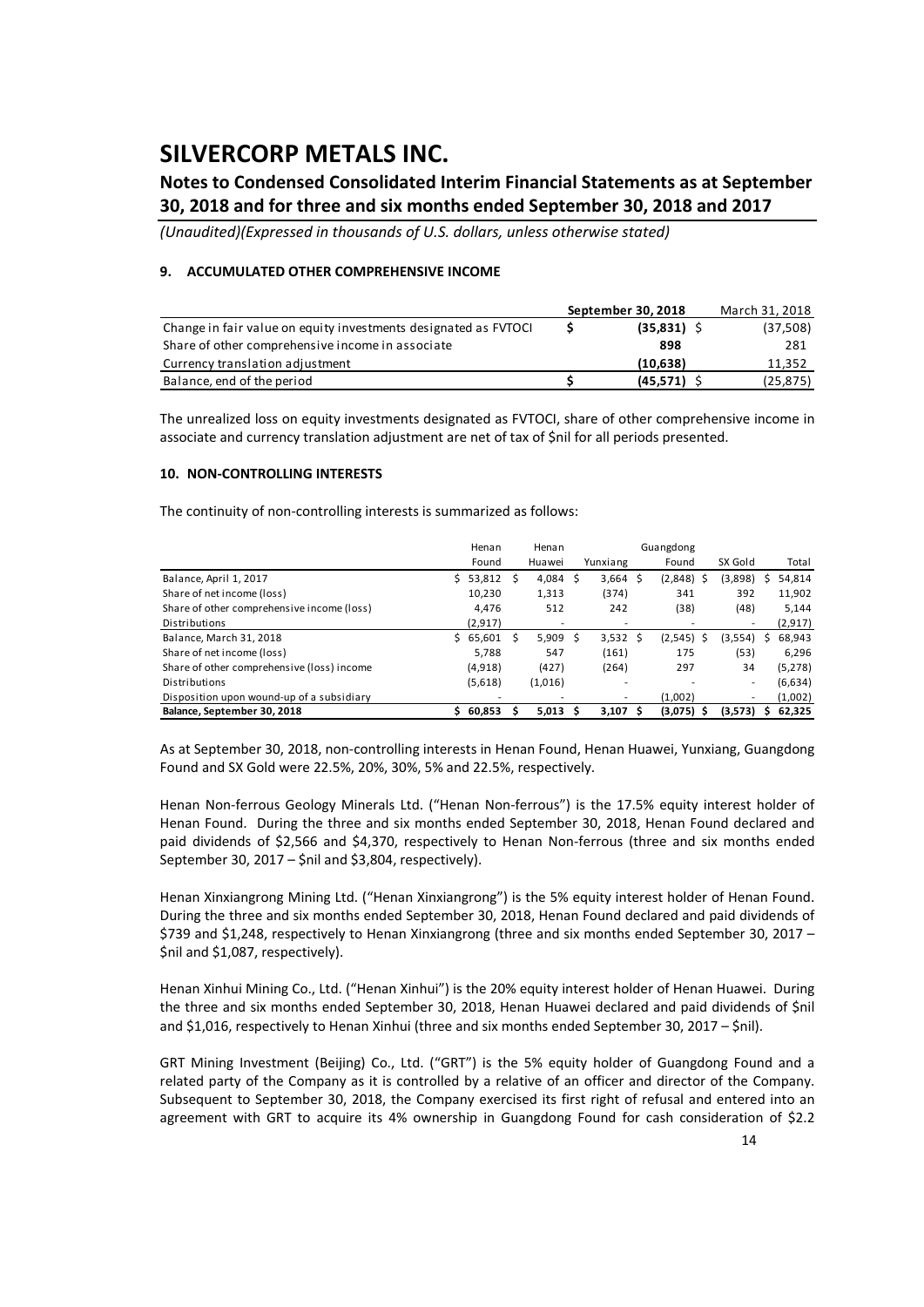### **Notes to Condensed Consolidated Interim Financial Statements as at September 30, 2018 and for three and six months ended September 30, 2018 and 2017**

*(Unaudited)(Expressed in thousands of U.S. dollars, unless otherwise stated)*

million (RMB¥15 million). Non-controlling interests in Guangdong Found is reduced to 1% after this transaction.

### **11. RELATED PARTY TRANSACTIONS**

Related party transactions are made on terms agreed upon by the related parties. The balances with related parties are unsecured, non‐interest bearing, and due on demand. Related party transactions not disclosed elsewhere in the condensed consolidated interim financial statements are as follows:

### *(a) Transactions with NUAG*

| Due from a related party | September 30, 2018 | March 31, 2018 |
|--------------------------|--------------------|----------------|
| NUAG (a)                 |                    | <b>. .</b>     |

According to a services and administrative costs reallocation agreement between the Company and NUAG, the Company recovers costs for services rendered to NUAG and expenses incurred on behalf of NUAG. During the three and six months ended September 30, 2018, the Company recovered \$50 and \$99, respectively (three and six months ended September 30, 2017 ‐ \$140 and \$250, respectively) from NUAG for services rendered and expenses incurred on behalf of NUAG. The costs recovered from NUAG were recorded as a direct reduction of general and administrative expenses on the condensed consolidated interim statements of income.

### *(b) Transactions with key management personnel*

The Company has identified its directors and senior officers as its key management personnel as they have authority and responsibility for planning, directing and controlling the activities of the entity, directly or indirectly. The compensation costs for key management personnel, including the grant date fair value for options granted to key management personnel and fees paid or payable to company controlled by key management personnel, were as follows:

|                          | Three month ended September 30, |       | Six month ended Spetember 30, |       |
|--------------------------|---------------------------------|-------|-------------------------------|-------|
|                          | 2018                            | 2017  | 2018                          | 2017  |
| Salaries and bonuses     | 340S                            | 1.128 | 759                           | 1.532 |
| Share-based compensation | 440                             |       | 440                           |       |
|                          | 780                             | 1.128 | 1.199                         | 1,532 |

#### **12. GENERAL AND ADMINISTRATIVE**

General and administrative expenses consist of:

|                                    | Three months ended September 30, |            | Six months ended September 30, |       |  |  |  |
|------------------------------------|----------------------------------|------------|--------------------------------|-------|--|--|--|
| <b>General and administrative</b>  | 2018                             | 2017       | 2018                           | 2017  |  |  |  |
| Office and administrative expenses | 1.633                            | $1,784$ \$ | $3,091$ \$                     | 2,992 |  |  |  |
| Amortization and depreciation      | 287                              | 300        | 592                            | 580   |  |  |  |
| Salaries and benefits              | 2.050                            | 1.947      | 4.192                          | 4,139 |  |  |  |
| Share-based compensation           | 456                              | 283        | 912                            | 686   |  |  |  |
| Professional fees                  | 179                              | 159        | 290                            | 646   |  |  |  |
|                                    | 4.605                            | 4.473      | 9.077                          | 9.043 |  |  |  |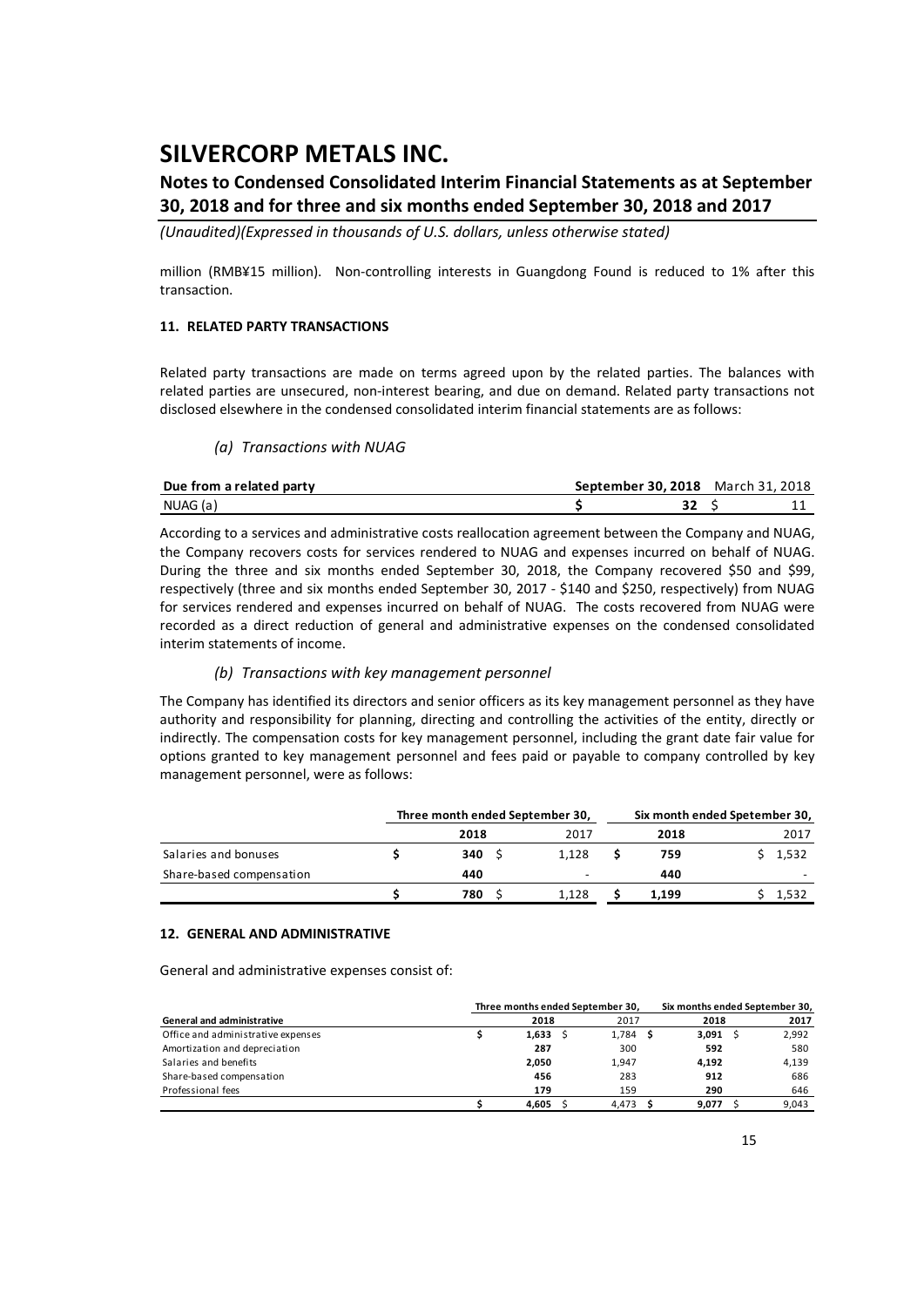### **Notes to Condensed Consolidated Interim Financial Statements as at September 30, 2018 and for three and six months ended September 30, 2018 and 2017**

*(Unaudited)(Expressed in thousands of U.S. dollars, unless otherwise stated)*

#### **13. GOVERNMENT FEES AND OTHER TAXES**

Government fees and other taxes consist of:

|                 | Three months ended September 30. |                          |  |      |  | Six months ended September 30, |  |       |  |
|-----------------|----------------------------------|--------------------------|--|------|--|--------------------------------|--|-------|--|
|                 |                                  | 2018                     |  | 2017 |  | 2018                           |  | 2017  |  |
| Government fees |                                  | $\overline{\phantom{a}}$ |  | 19   |  | 105                            |  | 274   |  |
| Other taxes     |                                  | 767                      |  | 671  |  | 1.464                          |  | 1,257 |  |
|                 |                                  | 767                      |  | 690  |  | 1,569                          |  | 1,531 |  |

Government fees include environmental protection fees paid to the state and local Chinese government. Other taxes were composed of surtax on value‐added tax, land usage levy, stamp duty and other miscellaneous levies, duties and taxes imposed by the state and local Chinese government.

#### **14. FINANCE ITEMS**

Finance items consist of:

|                                                                 | Three months ended September 30, |      |  |        |  | Six months ended September 30, |  |       |  |
|-----------------------------------------------------------------|----------------------------------|------|--|--------|--|--------------------------------|--|-------|--|
| Finance income                                                  |                                  | 2018 |  | 2017   |  | 2018                           |  | 2017  |  |
| Interest income                                                 |                                  | 825  |  | 650    |  | 1.621                          |  | 1,224 |  |
|                                                                 |                                  |      |  |        |  |                                |  |       |  |
|                                                                 | Three months ended September 30, |      |  |        |  | Six months ended September 30, |  |       |  |
| <b>Finance costs</b>                                            |                                  | 2018 |  | 2017   |  | 2018                           |  | 2017  |  |
| Interest on bank loan                                           |                                  | 45   |  | $\sim$ |  | 55                             |  |       |  |
| Unwinding of discount of environmental rehabilitation provision |                                  | 118  |  | 112    |  | 242                            |  | 217   |  |
|                                                                 |                                  | 163  |  | 112    |  | 297                            |  | 217   |  |

### **15. INCOME TAX**

The significant components of income tax expense are as follows:

|                    | Three months ended September 30, |       | Six months ended September 30, |       |
|--------------------|----------------------------------|-------|--------------------------------|-------|
| Income tax expense | 2018                             | 2017  | 2018                           | 2017  |
| Current            | 5,072                            | 4.516 | 11.021                         | 7,743 |
| Deferred           | 691                              | 747   | 1.240                          | 1.541 |
|                    | 5.763                            | 5.263 | 12.261                         | 9,284 |

#### **16. FINANCIAL INSTRUMENTS**

The Company manages its exposure to financial risks, including liquidity risk, foreign exchange risk, interest rate risk, credit risk and equity price risk in accordance with its risk management framework. The Company's Board of Directors has overall responsibility for the establishment and oversight of the Company's risk management framework and reviews the Company's policies on an ongoing basis.

#### *(a) Fair value*

The Company classifies its fair value measurements within a fair value hierarchy, which reflects the significance of the inputs used in making the measurements as defined in IFRS 13, Fair Value Measurement ("IFRS 13").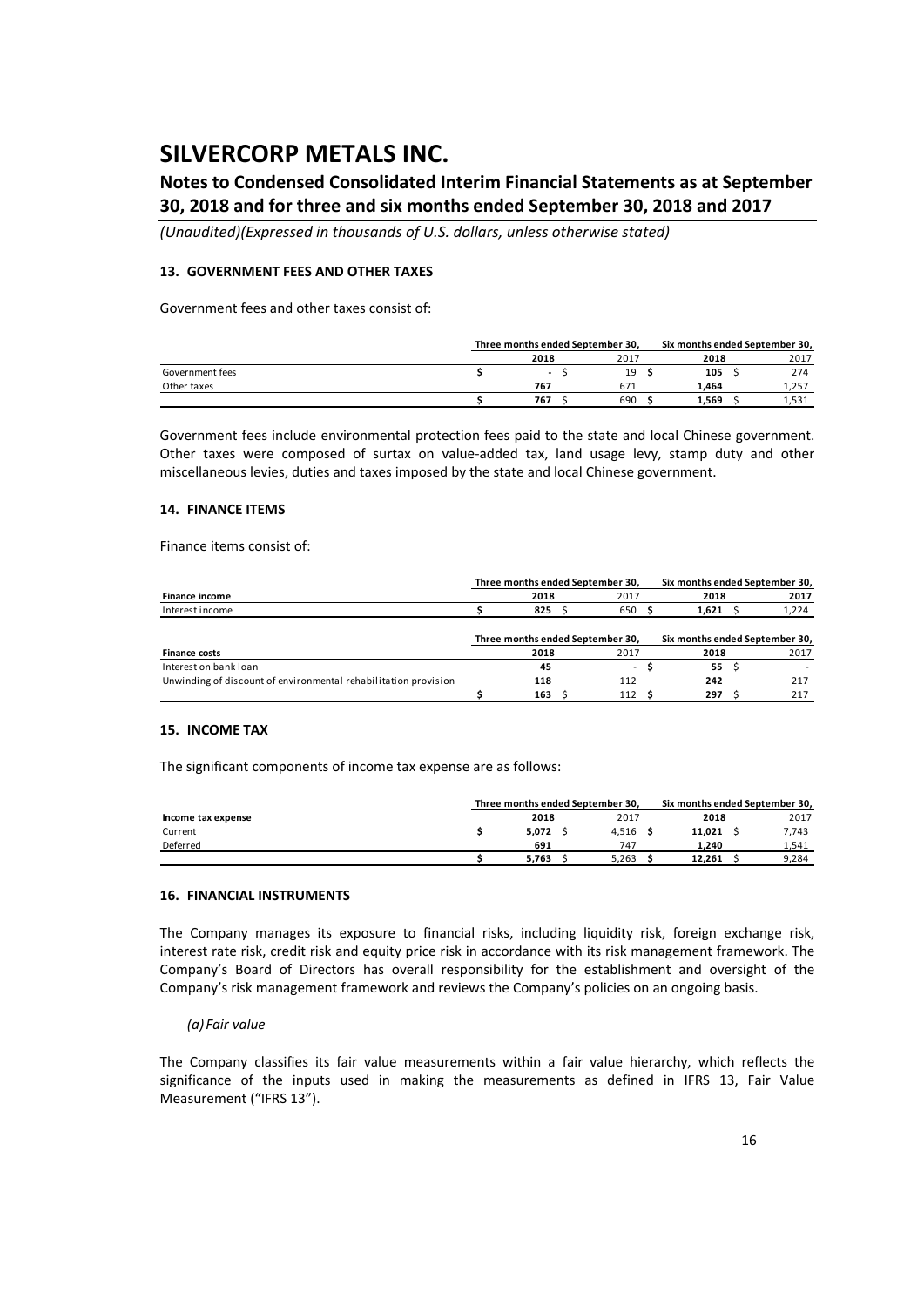### **Notes to Condensed Consolidated Interim Financial Statements as at September 30, 2018 and for three and six months ended September 30, 2018 and 2017**

*(Unaudited)(Expressed in thousands of U.S. dollars, unless otherwise stated)*

Level 1 – Unadjusted quoted prices at the measurement date for identical assets or liabilities in active markets.

Level 2 – Observable inputs other than quoted prices included in Level 1, such as quoted prices for similar assets and liabilities in active markets; quoted prices for identical or similar assets and liabilities in markets that are not active; or other inputs that are observable or can be corroborated by observable market data.

Level 3 – Unobservable inputs which are supported by little or no market activity.

The following tables set forth the Company's financial assets and liabilities that are measured at fair value level on a recurring basis within the fair value hierarchy at September 30, 2018 and March 31, 2018 that are not otherwise disclosed. As required by IFRS 13, assets and liabilities are classified in their entirety based on the lowest level of input that is significant to the fair value measurement.

| Level 1 | Level 2     | Level 3 | Total                                      |
|---------|-------------|---------|--------------------------------------------|
|         |             |         |                                            |
|         |             |         | 53.522                                     |
| 7.790   |             | $\,$    | 7,790                                      |
|         | $53,522$ \$ | $-S$    | Fair value as at September 30, 2018<br>- S |

|                                          |           |         |       | Fair value as at March 31, 2018 |        |
|------------------------------------------|-----------|---------|-------|---------------------------------|--------|
| <b>Recurring measurements</b>            | Level 1   | Level 2 |       | Level 3                         | Total  |
| <b>Financial assets</b>                  |           |         |       |                                 |        |
| Cash and cash equivalents                | 49.199 \$ |         | $- S$ | $-S$                            | 49.199 |
| Investments in publicly traded companies | 6.132     |         |       |                                 | 6.132  |

Fair value of the other financial instruments excluded from the table above approximates their carrying amount as of September 30, 2018 and March 31, 2018, respectively, due to the short-term nature of these instruments.

There were no transfers into or out of level 3 during the three and six months ended September 30, 2018 and 2017.

### *(a) Liquidity risk*

Liquidity risk is the risk that the Company will not be able to meet its short-term business requirements. The Company has in place a planning and budgeting process to help determine the funds required to support the Company's normal operating requirements on an ongoing basis and its expansion plans.

In the normal course of business, the Company enters into contracts that give rise to commitments for future minimum payments. The following summarizes the remaining contractual maturities of the Company's financial liabilities.

|                                          |               | September 30, 2018       |           |        | March 31, 2018 |
|------------------------------------------|---------------|--------------------------|-----------|--------|----------------|
|                                          | Within a year | 2-3 years                | 4-5 vears | Total  | Total          |
| Bank loan                                | 4,371         | $\overline{\phantom{a}}$ |           | 4,371  |                |
| Accounts payable and accrued liabilities | 29.144        | $\overline{\phantom{a}}$ | -         | 29.144 | 25,198         |
|                                          |               |                          |           |        |                |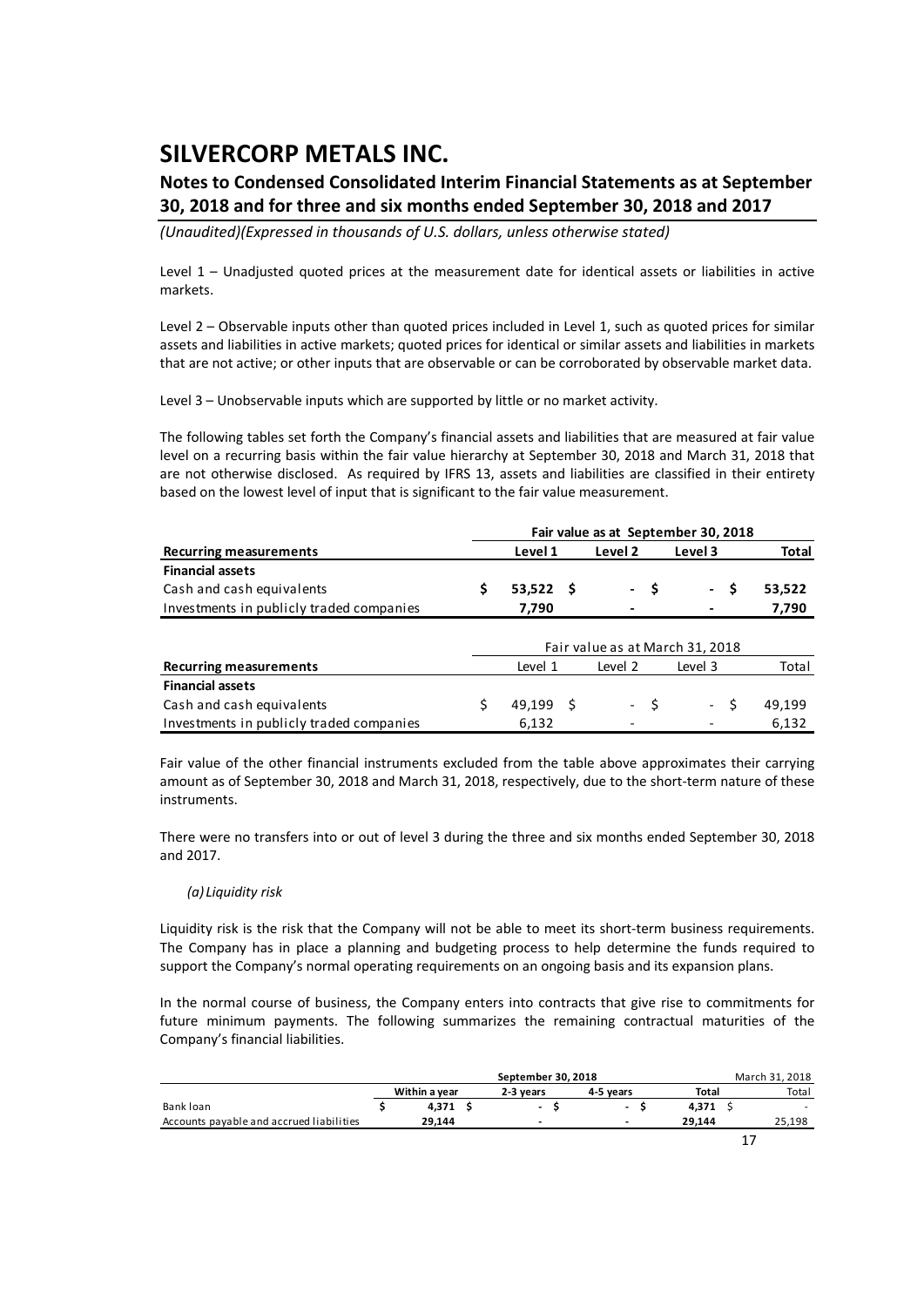### **Notes to Condensed Consolidated Interim Financial Statements as at September 30, 2018 and for three and six months ended September 30, 2018 and 2017**

*(Unaudited)(Expressed in thousands of U.S. dollars, unless otherwise stated)*

#### *(b) Foreign exchange risk*

The Company reports its financial statements in US dollars. The functional currency of the head office, Canadian subsidiaries and all intermediate holding companies is CAD and the functional currency of all Chinese subsidiaries is RMB. The Company is exposed to foreign exchange risk when the Company undertakes transactions and holds assets and liabilities in currencies other than its functional currencies. The Company currently does not engage in foreign exchange currency hedging. The Company's exposure to currency risk affect net income is summarized as follow:

|                                              | September 30, 2018 | March 31, 2018 |
|----------------------------------------------|--------------------|----------------|
| Financial assets denominated in U.S. Dollars | 45.143             | 27.256         |

As at September 30, 2018, with other variables unchanged, a 10% strengthening (weakening) of the CAD against the USD would have decreased (increased) net income by approximately \$4.5 million.

#### *(c) Interest rate risk*

The Company is exposed to interest rate risk on its cash equivalents, short term investments, and bank loan payable. As at September 30, 2018, all of its interest-bearing cash equivalents and short term investments earn interest at market rates that are fixed to maturity or at variable interest rate with terms of less than one year. The Company monitors its exposure to changes in interest rates on cash equivalents and short term investments. Due to the short term nature of the financial instruments, fluctuations in interest rates would not have a significant impact on the Company's after-tax net income.

The outstanding bank loan is subject to Chinese prevailing loan prime interest rate plus four basis points. If the prime interest rate was increased (decreased) by 1%, interest expenses would be increased (decreased) by approximately \$0.5 million per annum. However, the Company does not believe there is significant interest rate risk as the Chinese central bank has maintained stable interest rates to ensure economic stability, with less than 1% fluctuation in base interest rate in the last three years.

### *(d) Credit risk*

Credit risk is the risk that one party to a financial instrument will fail to discharge an obligation and cause the other party to incur a financial loss. The Company is exposed to credit risk primarily associated to accounts receivable, due from related parties, cash and cash equivalents and short‐term investments. The carrying amount of assets included on the balance sheet represents the maximum credit exposure.

The Company undertakes credit evaluations on counterparties as necessary, requests deposits from customers prior to delivery, and has monitoring processes intended to mitigate credit risks. The Company has no trade receivables from customers as at September 30, 2018. There were no amounts in other receivables which were past due at September 30, 2018 (at March 31, 2018 ‐ \$nil) for which no provision is recognized.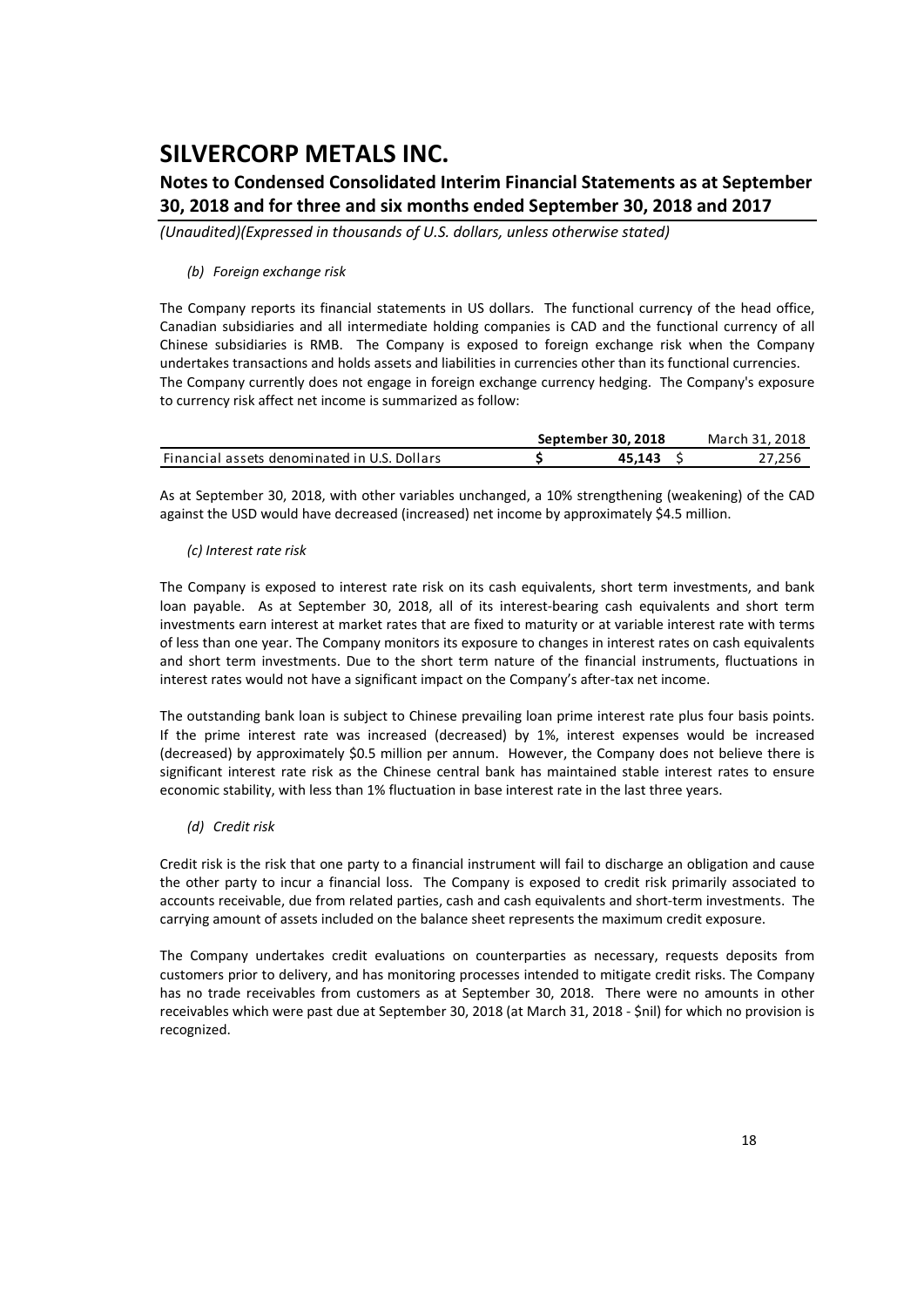### **Notes to Condensed Consolidated Interim Financial Statements as at September 30, 2018 and for three and six months ended September 30, 2018 and 2017**

*(Unaudited)(Expressed in thousands of U.S. dollars, unless otherwise stated)*

#### *(e) Equity price risk*

The Company holds certain marketable securities that will fluctuate in value as a result of trading on Canadian financial markets. As the Company's marketable securities holding are mainly in mining companies, the value will also fluctuate based on commodity prices. Based upon the Company's portfolio at September 30, 2018, a 10% increase (decrease) in the market price of the securities held, ignoring any foreign currency effects would have resulted in an increase (decrease) to comprehensive income of approximately \$610.

### **17. SEGMENTED INFORMATION**

The Company's reportable operating segments are components of the Company where separate financial information is available that is evaluated regularly by the Company's Chief Executive Officer who is the Chief Operating Decision Maker ("CODM"). The operational segments are determined based on the Company's management and internal reporting structure. Operating segments are summarized as follows:

| <b>Operational Segments</b> | Subsidiaries Included in the Segment               | Properties Included in the Segment |
|-----------------------------|----------------------------------------------------|------------------------------------|
| Mining                      |                                                    |                                    |
| Henan Luoning               | Henan Found and Henan Huawei                       | Ying Mining District               |
| Hunan                       | Yunxiang                                           | <b>BYP</b>                         |
| Guangdong                   | <b>Guangdong Found</b>                             | GC                                 |
| Other                       | SX Gold and 0875786 B.C. Ltd.                      | <b>XHP</b>                         |
| Administrative              |                                                    |                                    |
| Vancouver                   | Silvercorp Metals Inc. and BVI's holding companies | <b>RZY</b>                         |
| Beijing                     | Silvercorp Metals (China) Inc.                     |                                    |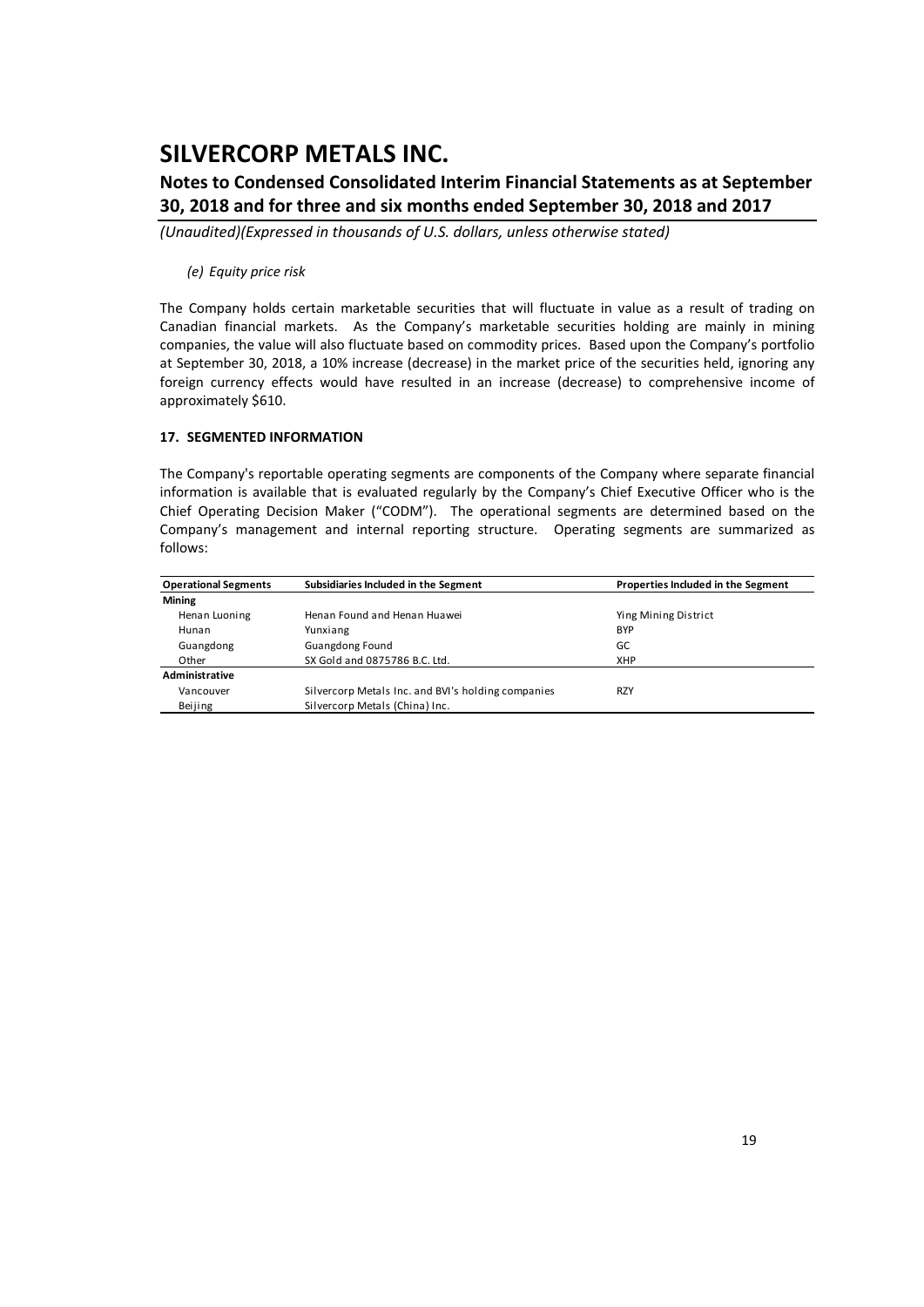### **Notes to Condensed Consolidated Interim Financial Statements as at September 30, 2018 and for three and six months ended September 30, 2018 and 2017**

*(Unaudited)(Expressed in thousands of U.S. dollars, unless otherwise stated)*

(a) Segmented information for assets and liabilities are as follows:

|                                        |     |         |     |                          |               | September 30, 2018       |    |       |                          |   |           |     |              |
|----------------------------------------|-----|---------|-----|--------------------------|---------------|--------------------------|----|-------|--------------------------|---|-----------|-----|--------------|
|                                        |     |         |     |                          | <b>Mining</b> |                          |    |       | Administrative           |   |           |     |              |
|                                        |     | Henan   |     |                          |               |                          |    |       |                          |   |           |     | <b>Total</b> |
| Statement of financial position items: |     | Luoning |     | Hunan                    |               | Guangdong                |    | Other | <b>Beijing</b>           |   | Vancouver |     |              |
| <b>Current assets</b>                  | \$  | 77.735  | -S  | 1,673                    | \$.           | 7,746                    | Ŝ  | 590   | \$<br>7,108              | Ŝ | 45,758    | \$  | 140,610      |
| Plant and equipment                    |     | 45,607  |     | 4,370                    |               | 15,193                   |    | 219   | 960                      |   | 116       |     | 66,465       |
| Mineral rights and properties          |     | 183,202 |     | 6,868                    |               | 26,798                   |    | 360   |                          |   |           |     | 217,228      |
| Investment in an associate             |     |         |     | ٠                        |               | $\overline{\phantom{0}}$ |    |       | $\overline{\phantom{a}}$ |   | 38,085    |     | 38,085       |
| Other investments                      |     | ٠       |     | $\overline{\phantom{a}}$ |               | $\overline{\phantom{0}}$ |    | 6,781 | $\overline{\phantom{a}}$ |   | 1,009     |     | 7,790        |
| <b>Reclamation deposits</b>            |     | 5,065   |     | ٠                        |               | 146                      |    |       | $\overline{\phantom{a}}$ |   | 8         |     | 5,219        |
| Long-term prepaids and deposits        |     | 389     |     | 99                       |               | 392                      |    | 166   |                          |   |           |     | 1,046        |
| <b>Total assets</b>                    | \$. | 311,998 | \$. | 13,010                   | s             | 50,275                   | Ś  | 8,116 | \$<br>8,068              | Ś | 84,976    | \$. | 476,443      |
| <b>Current liabilities</b>             | Ś.  | 31,694  | S   | 1,434                    | \$.           | 4,621                    | Ŝ  | 2,328 | \$<br>229                | Ŝ | 1,649     | \$  | 41,955       |
| Deferred income tax liabilities        |     | 30,736  |     | 944                      |               |                          |    |       |                          |   |           |     | 31,680       |
| <b>Environmental rehabilitation</b>    |     | 10,178  |     | 923                      |               | 774                      |    | 273   |                          |   |           |     | 12,148       |
| <b>Total liabilities</b>               |     | 72,608  | Ś   | 3,301                    |               | 5,395                    | \$ | 2,601 | \$<br>229                | Ś | 1,649     | \$  | 85,783       |

|                                        |   |                  |    |                  |        | March 31, 2018 |    |       |    |                          |               |        |    |         |
|----------------------------------------|---|------------------|----|------------------|--------|----------------|----|-------|----|--------------------------|---------------|--------|----|---------|
|                                        |   |                  |    |                  | Mining |                |    |       |    | Administrative           |               |        |    |         |
| Statement of financial position items: |   | Henan<br>Luoning |    | Hunan            |        | Guangdong      |    | Other |    | Beijing                  | Vancouver     |        |    | Total   |
| Current assets                         | Ś | 82,567           | Ś. | $1,833 \quad$ \$ |        | 7,911          | Ŝ  | 699   | \$ | 1,574                    | Ŝ.            | 28,220 | Ś  | 122,804 |
| Plant and equipment                    |   | 47,933           |    | 4,911            |        | 16,988         |    | 137   |    | 1,104                    |               | 138    |    | 71,211  |
| Mineral rights and properties          |   | 194,635          |    | 7,470            |        | 29,749         |    | 226   |    | ٠                        |               |        |    | 232,080 |
| Investment in an associate             |   |                  |    |                  |        |                |    |       |    | $\overline{\phantom{a}}$ |               | 38,001 |    | 38,001  |
| Other investments                      |   |                  |    |                  |        |                |    | 4,863 |    |                          |               | 1,269  |    | 6,132   |
| Reclamation deposits                   |   | 5,544            |    |                  |        | 160            |    |       |    |                          |               | 8      |    | 5,712   |
| Long-term prepaids and deposits        |   | 311              |    | 108              |        | 325            |    | 210   |    |                          |               |        |    | 954     |
| Total assets                           |   | 330,990          | S  | 14,322           | Ŝ      | 55,133         | Ŝ. | 6,135 | Ŝ. | 2,678                    | Ś.            | 67,636 | S  | 476,894 |
| Current liabilities                    | Ś | 22,419           | Ŝ  | $1,652$ \$       |        | 3,485          | Ŝ  | 2,745 | \$ | 474                      | <sup>\$</sup> | 1,532  | \$ | 32,307  |
| Deferred income tax liabilities        |   | 32,382           |    | 928              |        |                |    |       |    |                          |               |        |    | 33,310  |
| Environmental rehabilitation           |   | 10,929           |    | 989              |        | 887            |    | 293   |    |                          |               |        |    | 13,098  |
| <b>Total liabilities</b>               |   | 65,730           | Ś  | 3,569            |        | 4,372          | S  | 3,038 | Ś  | 474                      | Ŝ             | 1,532  |    | 78,715  |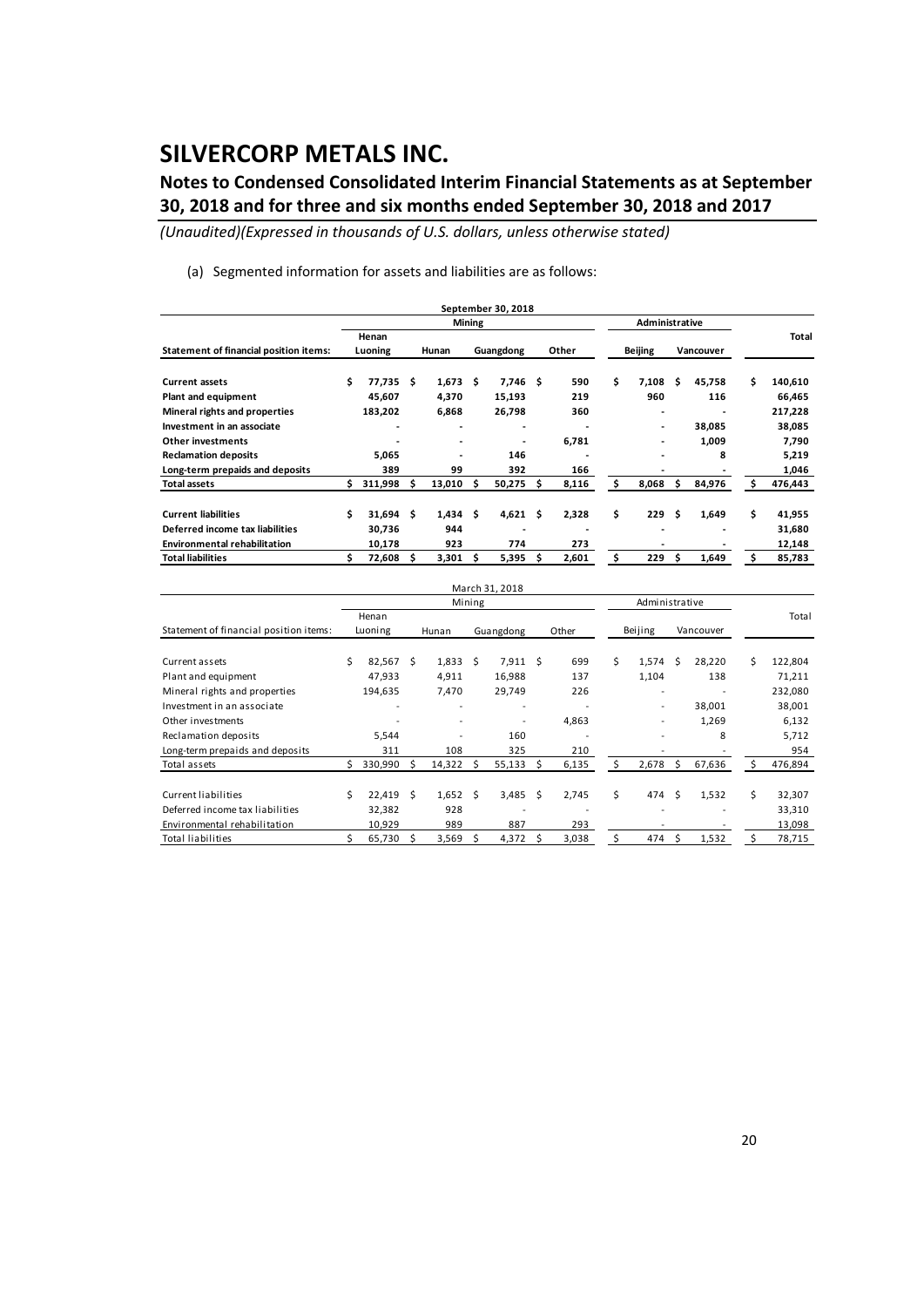### **Notes to Condensed Consolidated Interim Financial Statements as at September 30, 2018 and for three and six months ended September 30, 2018 and 2017**

*(Unaudited)(Expressed in thousands of U.S. dollars, unless otherwise stated)*

(b) Segmented information for operating results are as follows:

|                                      |     |                  |     | Three months ended September 30, 2018 |                          |     |                          |    |                          |      |           |              |
|--------------------------------------|-----|------------------|-----|---------------------------------------|--------------------------|-----|--------------------------|----|--------------------------|------|-----------|--------------|
|                                      |     |                  |     | <b>Mining</b>                         |                          |     |                          |    | Administrative           |      |           |              |
| <b>Statement of operations:</b>      |     | Henan<br>Luoning |     | $H$ unan $(1)$                        | Guangdong                |     | Other                    |    | <b>Beijing</b>           |      | Vancouver | Total        |
| <b>Sales</b>                         | \$  | 41,746 \$        |     | - \$                                  | 6,345                    | \$. | $\overline{\phantom{a}}$ | \$ | $\sim$                   | \$   | ٠         | \$<br>48,091 |
| Cost of sales                        |     | (20, 878)        |     | ٠                                     | (4,513)                  |     |                          |    |                          |      |           | (25, 391)    |
| <b>Gross profit</b>                  |     | 20,868           |     | -                                     | 1,832                    |     |                          |    |                          |      | ٠         | 22,700       |
| Operating (expenses) recovery        |     | (2,496)          |     | (174)                                 | (743)                    |     | (117)                    |    | (386)                    |      | (2,606)   | (6, 522)     |
| <b>Finance items</b>                 |     | 291              |     | (31)                                  | 17                       |     | (2)                      |    | 16                       |      | 371       | 662          |
| Income tax (expenses) recovery       |     | (4,625)          |     | (14)                                  | $\overline{\phantom{a}}$ |     |                          |    | $\overline{\phantom{a}}$ |      | (1, 124)  | (5,763)      |
| Net income (loss)                    | \$. | 14,038 \$        |     | $(219)$ \$                            | 1,106                    | Ŝ   | (119)                    | \$ | $(370)$ \$               |      | (3,359)   | \$<br>11,077 |
| Attributed to:                       |     |                  |     |                                       |                          |     |                          |    |                          |      |           |              |
| <b>Equity holders of the Company</b> |     | 10,960           |     | (154)                                 | 1,052                    |     | (92)                     |    | (370)                    |      | (3,359)   | 8,037        |
| Non-controlling interests            |     | 3,078            |     | (65)                                  | 54                       |     | (27)                     |    | $\overline{\phantom{a}}$ |      |           | 3,040        |
| Net income (loss)                    |     | 14,038           | - S | (219) \$                              | 1,106                    | s   | (119)                    | s  | (370)                    | - \$ | (3,359)   | 11,077       |

(1) Hunan's BYP project was placed on care and maintenance starting August 2014;

|                                |                  |    |                          | Three months ended September 30, 2017 |    |       |    |                |    |           |    |           |
|--------------------------------|------------------|----|--------------------------|---------------------------------------|----|-------|----|----------------|----|-----------|----|-----------|
|                                |                  |    | Mining                   |                                       |    |       |    | Administrative |    |           |    |           |
| Statement of operations:       | Henan<br>Luoning |    | Hunan                    | Guangdong                             |    | Other |    | Beijing        |    | Vancouver |    | Total     |
| Sales                          | \$<br>40,536 \$  |    | $\overline{\phantom{0}}$ | \$<br>7,005                           | \$ |       | \$ | $\blacksquare$ | \$ |           | Ś  | 47,541    |
| Cost of sales                  | (17, 715)        |    |                          | (4,220)                               |    |       |    |                |    |           |    | (21, 935) |
| Gross profit                   | 22,821           |    | ۰                        | 2,785                                 |    |       |    |                |    |           |    | 25,606    |
| Operating expenses             | (1,828)          |    | (368)                    | (576)                                 |    | (142) |    | (357)          |    | (3,008)   |    | (6, 279)  |
| Finance items                  | 75               |    | (20)                     | $\overline{2}$                        |    | (4)   |    | 66             |    | 419       |    | 538       |
| Income tax (expenses) recovery | (5,269)          |    | 7                        |                                       |    |       |    | (1)            |    |           |    | (5,263)   |
| Net income (loss)              | \$<br>15,799     | \$ | $(381)$ \$               | 2,211                                 | \$ | (146) | \$ | $(292)$ \$     |    | (2,589)   | \$ | 14,602    |
| Attributed to:                 |                  |    |                          |                                       |    |       |    |                |    |           |    |           |
| Equity holders of the Company  | 12,299           |    | (267)                    | 2,108                                 |    | (114) |    | (292)          |    | (2,589)   |    | 11,145    |
| Non-controlling interests      | 3,500            |    | (114)                    | 103                                   |    | (32)  |    |                |    |           |    | 3,457     |
| Net income (loss)              | 15,799           | Ŝ. | (381) \$                 | 2,211                                 | Ŝ  | (146) | Ś. | (292)          | -Ś | (2,589)   | Ś  | 14,602    |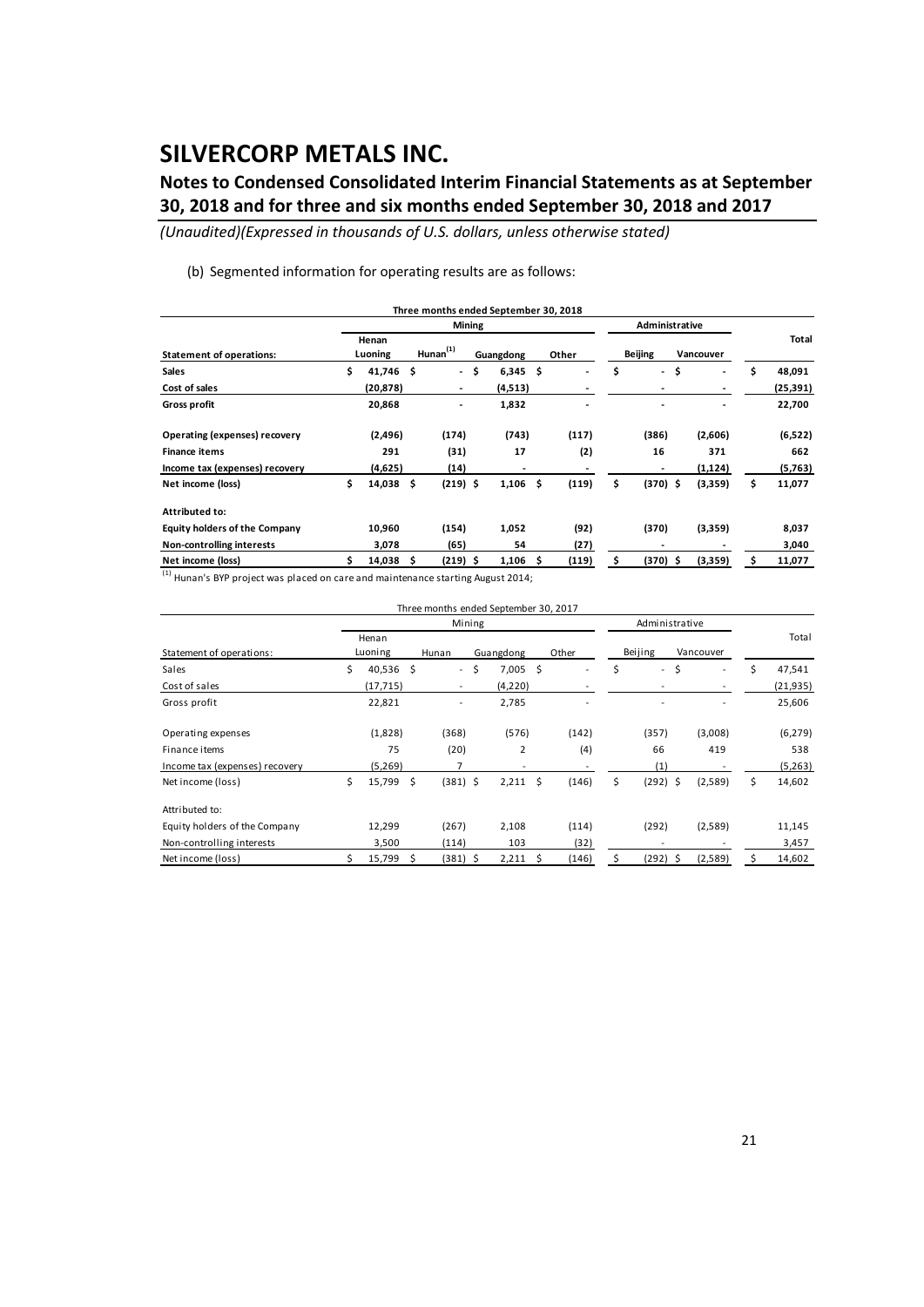### **Notes to Condensed Consolidated Interim Financial Statements as at September 30, 2018 and for three and six months ended September 30, 2018 and 2017**

*(Unaudited)(Expressed in thousands of U.S. dollars, unless otherwise stated)*

|                                      |                  |     |                | Mining |           |     |       | Administrative                 |           |              |
|--------------------------------------|------------------|-----|----------------|--------|-----------|-----|-------|--------------------------------|-----------|--------------|
| <b>Statement of income:</b>          | Henan<br>Luoning |     | $H$ unan $(1)$ |        | Guangdong |     | Other | <b>Beijing</b>                 | Vancouver | Total        |
| <b>Sales</b>                         | \$<br>78,713     | \$  | $\blacksquare$ | \$.    | 14,503    | \$. |       | \$<br>$\overline{\phantom{a}}$ | \$<br>٠   | \$<br>93,216 |
| Cost of sales                        | (36,214)         |     | -              |        | (9, 451)  |     |       |                                |           | (45, 665)    |
| <b>Gross profit</b>                  | 42,499           |     | $\blacksquare$ |        | 5,052     |     |       |                                |           | 47,551       |
| <b>Operating (expenses) income</b>   | (4, 472)         |     | (379)          |        | (1, 436)  |     | (229) | (767)                          | (4,077)   | (11, 360)    |
| Finance items, net                   | 457              |     | (60)           |        | 37        |     | (5)   | 70                             | 825       | 1,324        |
| Income tax expenses                  | (9,567)          |     | (99)           |        |           |     |       | (1)                            | (2,594)   | (12,261)     |
| Net income (loss)                    | \$<br>28,917     | \$  | $(538)$ \$     |        | 3,653     | \$  | (234) | \$<br>$(698)$ \$               | (5,846)   | \$<br>25,254 |
| Attributable to:                     |                  |     |                |        |           |     |       |                                |           |              |
| <b>Equity holders of the Company</b> | 22,582           |     | (377)          |        | 3,478     |     | (181) | (698)                          | (5,846)   | 18,958       |
| Non-controlling interests            | 6,335            |     | (161)          |        | 175       |     | (53)  | $\overline{\phantom{a}}$       |           | 6,296        |
| Net income (loss)                    | 28,917           | \$. | $(538)$ \$     |        | 3,653     | Ŝ   | (234) | \$<br>$(698)$ \$               | (5,846)   | 25,254       |

 $^{1}$  Hunan's BYP project was placed on care and maintenance in August 2014:

|                               |                  |      | Six months ended September 30, 2017 |        |           |    |       |    |                |     |                          |    |           |
|-------------------------------|------------------|------|-------------------------------------|--------|-----------|----|-------|----|----------------|-----|--------------------------|----|-----------|
|                               |                  |      |                                     | Mining |           |    |       |    | Administrative |     |                          |    |           |
| Statement of income:          | Henan<br>Luoning |      | Hunan                               |        | Guangdong |    | Other |    | Beijing        |     | Vancouver                |    | Total     |
| Sales                         | \$<br>72,293 \$  |      | $\overline{\phantom{a}}$            | Ś.     | 14,945    | \$ |       | Ś  | $\blacksquare$ | Ś   | $\overline{\phantom{a}}$ | Ś  | 87,238    |
| Cost of sales                 | (31, 838)        |      | $\overline{\phantom{a}}$            |        | (9,789)   |    |       |    |                |     |                          |    | (41, 627) |
| Gross profit                  | 40,455           |      |                                     |        | 5,156     |    |       |    |                |     |                          |    | 45,611    |
| Operating (expenses) income   | (3,842)          |      | (516)                               |        | (1,238)   |    | 4,107 |    | (619)          |     | (7, 110)                 |    | (9,218)   |
| Finance items, net            | 63               |      | (39)                                |        | (1)       |    | (5)   |    | 130            |     | 859                      |    | 1,007     |
| Income tax expenses           | (9,273)          |      | (10)                                |        | ٠         |    |       |    | (1)            |     |                          |    | (9, 284)  |
| Net income (loss)             | \$<br>27,403     | - \$ | $(565)$ \$                          |        | 3,917     | \$ | 4,102 | \$ | (490) \$       |     | (6, 251)                 | \$ | 28,116    |
| Attributable to:              |                  |      |                                     |        |           |    |       |    |                |     |                          |    |           |
| Equity holders of the Company | 21,331           |      | (396)                               |        | 3,737     |    | 4,151 |    | (490)          |     | (6, 251)                 |    | 22,082    |
| Non-controlling interests     | 6,072            |      | (169)                               |        | 180       |    | (49)  |    |                |     |                          |    | 6,034     |
| Net income (loss)             | 27,403           | S    | (565) \$                            |        | 3,917     | S  | 4,102 |    | (490)          | - S | (6, 251)                 |    | 28,116    |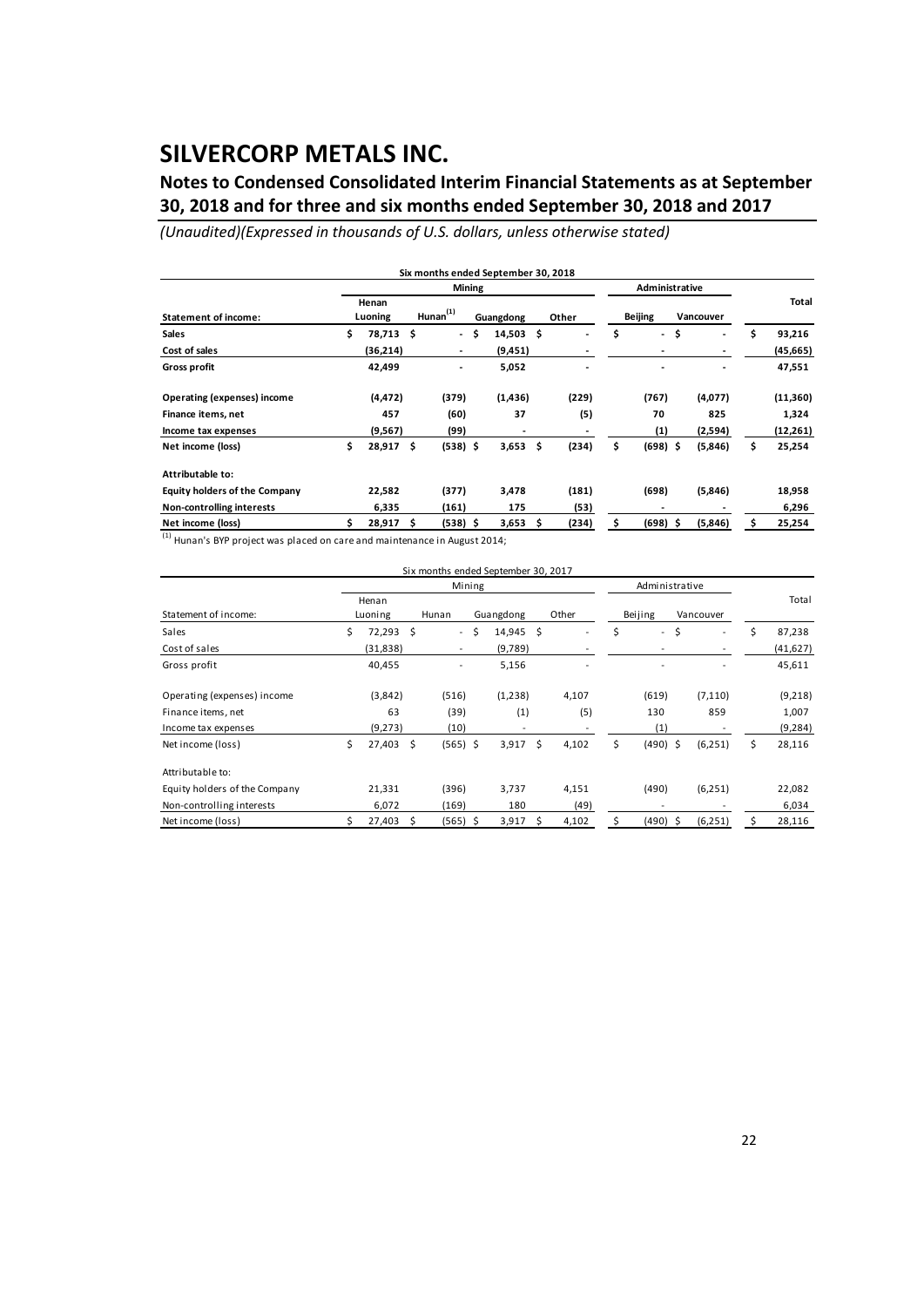### **Notes to Condensed Consolidated Interim Financial Statements as at September 30, 2018 and for three and six months ended September 30, 2018 and 2017**

*(Unaudited)(Expressed in thousands of U.S. dollars, unless otherwise stated)*

#### (c) Sales by metal

The sales generated for the three months ended September 30, 2018 and 2017 was all earned in China and is comprised of:

|             |                                     | Three months ended September 30, 2018 |    |           |     |              |  |  |  |  |
|-------------|-------------------------------------|---------------------------------------|----|-----------|-----|--------------|--|--|--|--|
|             |                                     | <b>Henan Luoning</b><br>Guangdong     |    |           |     |              |  |  |  |  |
| Silver (Ag) | \$                                  | 22,140                                | \$ | 1,299     | \$  | 23,439       |  |  |  |  |
| Gold (Au)   |                                     | 1,024                                 |    |           |     | 1,024        |  |  |  |  |
| Lead (Pb)   |                                     | 16,822                                |    | 1,967     |     | 18,789       |  |  |  |  |
| Zinc (Zn)   |                                     | 1,464                                 |    | 2,897     |     | 4,361        |  |  |  |  |
| Other       |                                     | 296                                   |    | 182       |     | 478          |  |  |  |  |
|             | \$                                  | 41,746                                | \$ | 6,345     | \$  | 48,091       |  |  |  |  |
|             |                                     |                                       |    |           |     |              |  |  |  |  |
|             |                                     | Three months ended September 30, 2017 |    |           |     |              |  |  |  |  |
|             |                                     | Henan Luoning                         |    | Guangdong |     | Total        |  |  |  |  |
| Silver (Ag) | \$                                  | 20,928                                | \$ | 1,668     | \$  | 22,596       |  |  |  |  |
| Gold (Au)   |                                     | 857                                   |    |           |     | 857          |  |  |  |  |
| Lead (Pb)   |                                     | 16,036                                |    | 1,769     |     | 17,805       |  |  |  |  |
| Zinc (Zn)   |                                     | 2,528                                 |    | 3,558     |     | 6,086        |  |  |  |  |
| Other       |                                     | 187                                   |    | 10        | 197 |              |  |  |  |  |
|             | \$                                  | 40,536                                | Ŝ. | 7,005     | \$  | 47,541       |  |  |  |  |
|             |                                     |                                       |    |           |     |              |  |  |  |  |
|             |                                     | Six months ended September 30, 2018   |    |           |     |              |  |  |  |  |
|             |                                     | <b>Henan Luoning</b>                  |    | Guangdong |     | <b>Total</b> |  |  |  |  |
| Silver (Ag) | \$                                  | 40,490                                | \$ | 2,772     | \$  | 43,262       |  |  |  |  |
| Gold (Au)   |                                     | 1,716                                 |    |           |     | 1,716        |  |  |  |  |
| Lead (Pb)   |                                     | 32,097                                |    | 3,743     |     | 35,840       |  |  |  |  |
| Zinc (Zn)   |                                     | 3,980                                 |    | 7,793     |     | 11,773       |  |  |  |  |
| Other       |                                     | 430                                   |    | 195       |     | 625          |  |  |  |  |
|             | \$                                  | 78,713                                | Ś  | 14,503    | Ś.  | 93,216       |  |  |  |  |
|             | Six months ended September 30, 2017 |                                       |    |           |     |              |  |  |  |  |
|             | Henan Luoning<br>Total<br>Guangdong |                                       |    |           |     |              |  |  |  |  |
| Silver (Ag) | \$                                  | 39,132                                | \$ | 3,647     | Ś   | 42,779       |  |  |  |  |
| Gold (Au)   |                                     | 1,816                                 |    |           |     | 1,816        |  |  |  |  |

| (d) Major customers |
|---------------------|

For the six months ended September 30, 2018, three major customers (six months ended September 30, 2017 ‐ three) accounted for 10% to 35%, (six months ended September 30, 2017 ‐ 15% to 33%) and collectively 62% (six months ended September 30, 2017 ‐ 79%) of the total sales of the Company.

Lead (Pb) 27,683 3,570 31,253 Zinc (Zn) 3,267 7,500 10,767 Other 395 228 623

 $$ 72,293 \quad $ 14,945 \quad $ 87,238$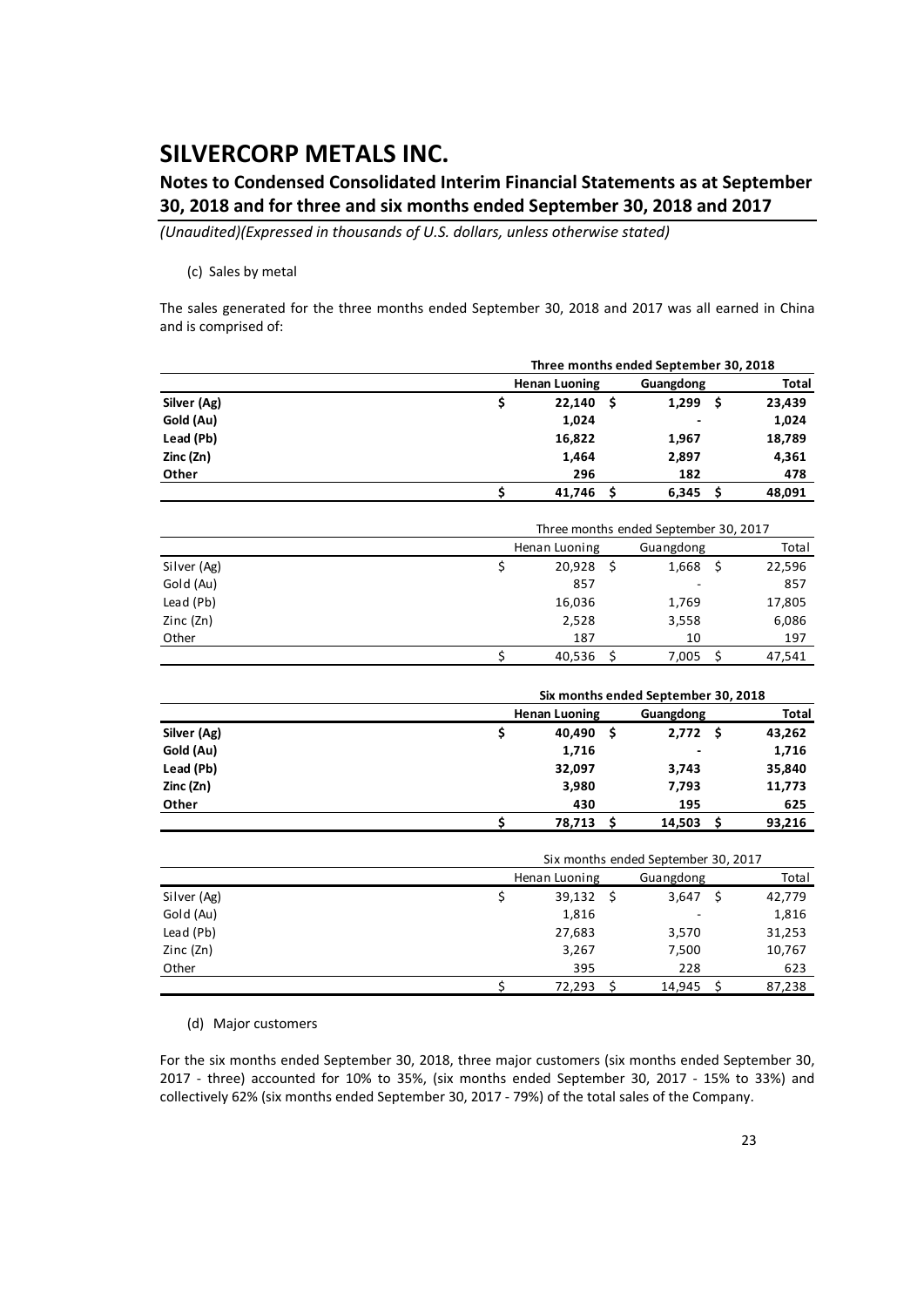### **Notes to Condensed Consolidated Interim Financial Statements as at September 30, 2018 and for three and six months ended September 30, 2018 and 2017**

*(Unaudited)(Expressed in thousands of U.S. dollars, unless otherwise stated)*

#### **18. COMMITMENTS AND CONTINGENCIES**

Commitments, not disclosed elsewhere in these financial statements, are as follows:

|                  | Total<br>Less than 1 year |       |  |        |  | 1-5 years                | After 5 years |                          |
|------------------|---------------------------|-------|--|--------|--|--------------------------|---------------|--------------------------|
| Operating leases |                           | 2.842 |  | 547    |  | 2.295                    |               | $\overline{\phantom{0}}$ |
| Commitments      |                           | 6.418 |  | $\sim$ |  | $\overline{\phantom{0}}$ |               | 6,418                    |

As of September 30, 2018, the Company has two office rental agreements totaling \$2,842 for the next five years and commitments of \$6,418 related to the GC property. During the three and six months ended September 30, 2018, the Company incurred rental expenses of \$189 and \$385, respectively (three and six months ended September 30, 2017 - \$167 and \$325, respectively), which were included in office and administrative expenses on the condensed consolidated interim statement of income.

Although the Company has taken steps to verify title to properties in which it has an interest, these procedures do not guarantee the Company's title. Property title may be subject to, among other things, unregistered prior agreements or transfers and may be affected by undetected defects.

Due to the size, complexity and nature of the Company's operations, the Company is subject to various claims, legal and tax matters arising in the ordinary course of business. Each of these matters is subject to various uncertainties and it is possible that some of these matters may be resolved unfavorably to the Company. The Company accrues for such items when a liability is both probable and the amount can be reasonably estimated.

In assessing loss contingencies related to legal proceedings that are pending against the Company or unasserted claims that may result in such proceedings, the Company and its legal counsel evaluate the perceived merits of any legal proceedings or unasserted claims as well as the perceived merits of the amount of relief sought or expected to be sought. Major legal proceedings against the Company are summarized as follows:

 During the year ended March 31, 2016, an action was initiated by Luoyang Mining Group Co., Ltd. ("Luoyang Mining") at the Luoyang Luolong District People's Court (the "District Court') against Henan Found seeking payment of \$1.6 million (RMB10.0 million) plus interest related to the acquisition agreements Henan Found entered into in August 2012 to acquire the XHP Project. Henan Found did not make the final payment as certain commercial conditions were not fulfilled by Luoyang Mining. In April 2016, Henan Found filed a counter claim in Luoyang Intermediate People's Court (the "Intermediate Court") against Luoyang Mining to have the original acquisition agreements nullified and is seeking repayment of the amount paid to date of \$9.7 million (RMB62.8 million) plus compensation of direct loss of \$2.5 million (RMB16.5 million) arising from the XHP Project. A trial was heard in March 2017 by the Intermediate Court. In July 2018, the Intermediate Court decided to combine Luoyang Mining's claim and Henan Found's counter claim as one case. In September 2018, the Company reached mutual settlement agreement with Luoyang Mining and paid the \$1.6 million (RMB10.0 million) to Luoyang Mining and the case was closed. The settlement has no material impact on the Company's financial results as the \$1.6 million was accrued and included into the accounts payable and accrued liabilities on the consolidated statements of financial position of the Company in prior years.